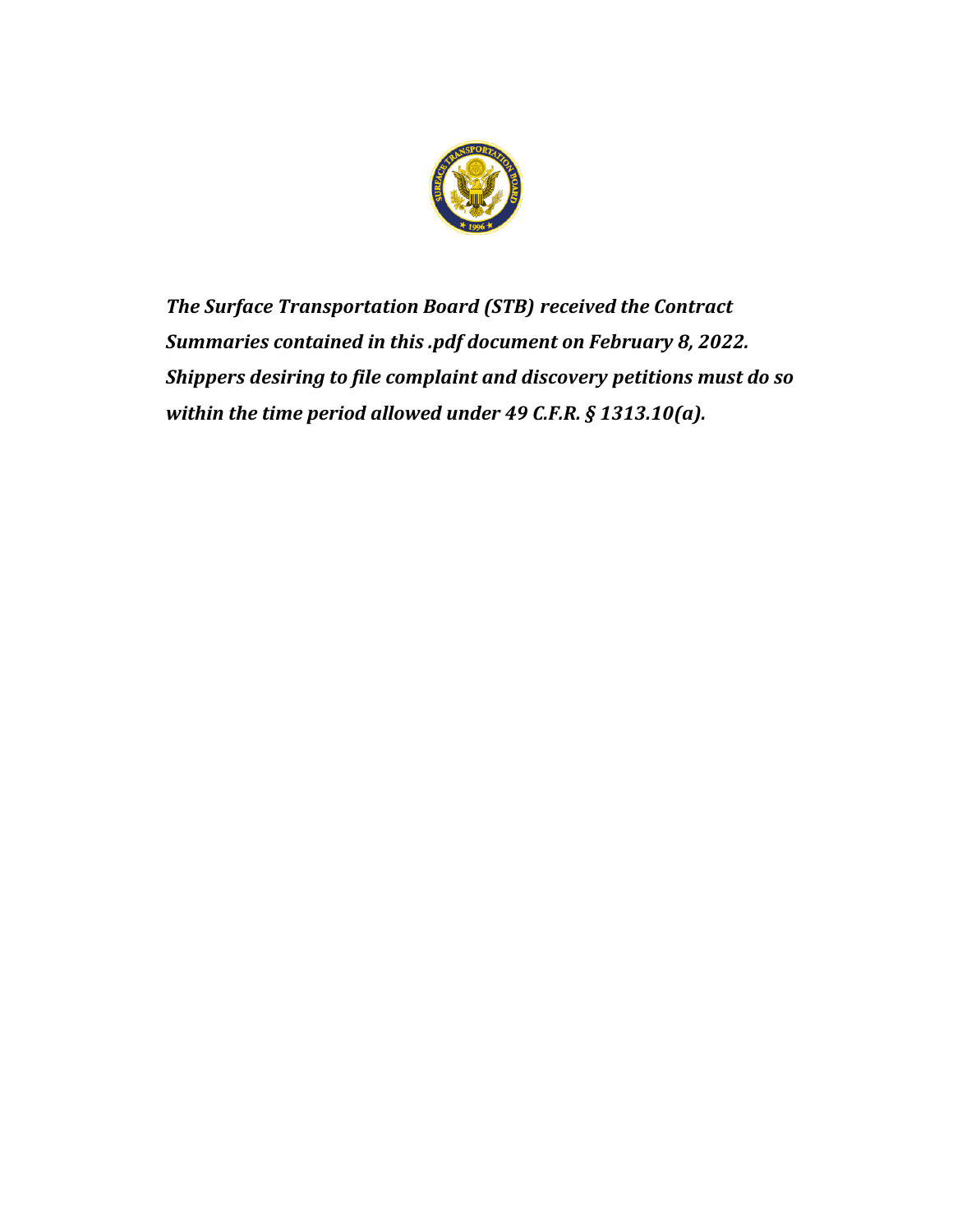

STB-UPOTMQ 161123-P

# **UNION PACIFIC RAILROAD COMPANY**

# **AMENDED CONTRACT SUMMARY**

**Issued:**  February 3, 2022

**Effective:** January 1, 2022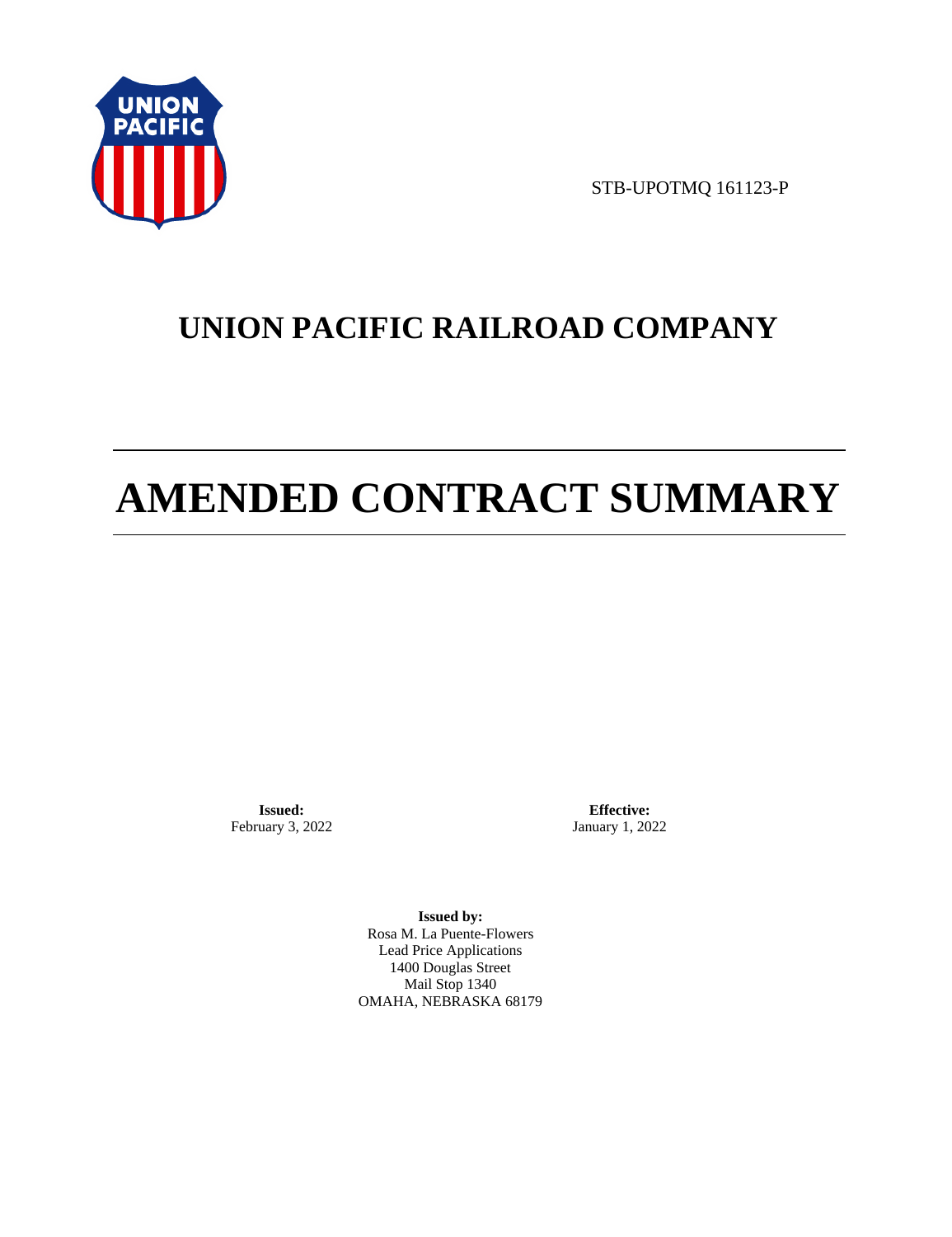UNION PACIFIC RAILROAD COMPANY 1400 Douglas St. Omaha, NE 68179

#### **COMMODITY:**

Soybeans (Soya Beans)

#### **SHIPPER:**

LOUIS DREYFUS COMPANY HOLDING INC

#### **ORIGIN(S):**

 HARVARD, IL STERLING, IL

### **DESTINATION(S):**

 OR - PORTLAND AGS (See Exhibit Definition) WA - SEATTLE AGS (See Exhibit Definition)

#### **PORT(S):**

Not Applicable

# **DURATION:**

 Effective Date: January 1, 2017 Amendment Effective Date: January 1, 2022 **ADDITION**  Expiration Date: May 31, 2022 **EXTENSION** 

#### **RAIL CAR DATA:**

No cars dedicated to service under this Contract. Cars are provided on a common carrier basis only.

## **RATES & CHARGES:**

Not applicable

## **VOLUME:**

 Minimum shipment of 107 carloads. Multiple Car Shipments Single Car Shipments **DELETION** 

# **SPECIAL FEATURES:**

Special Switching Provision

#### **SPECIAL NOTICE:**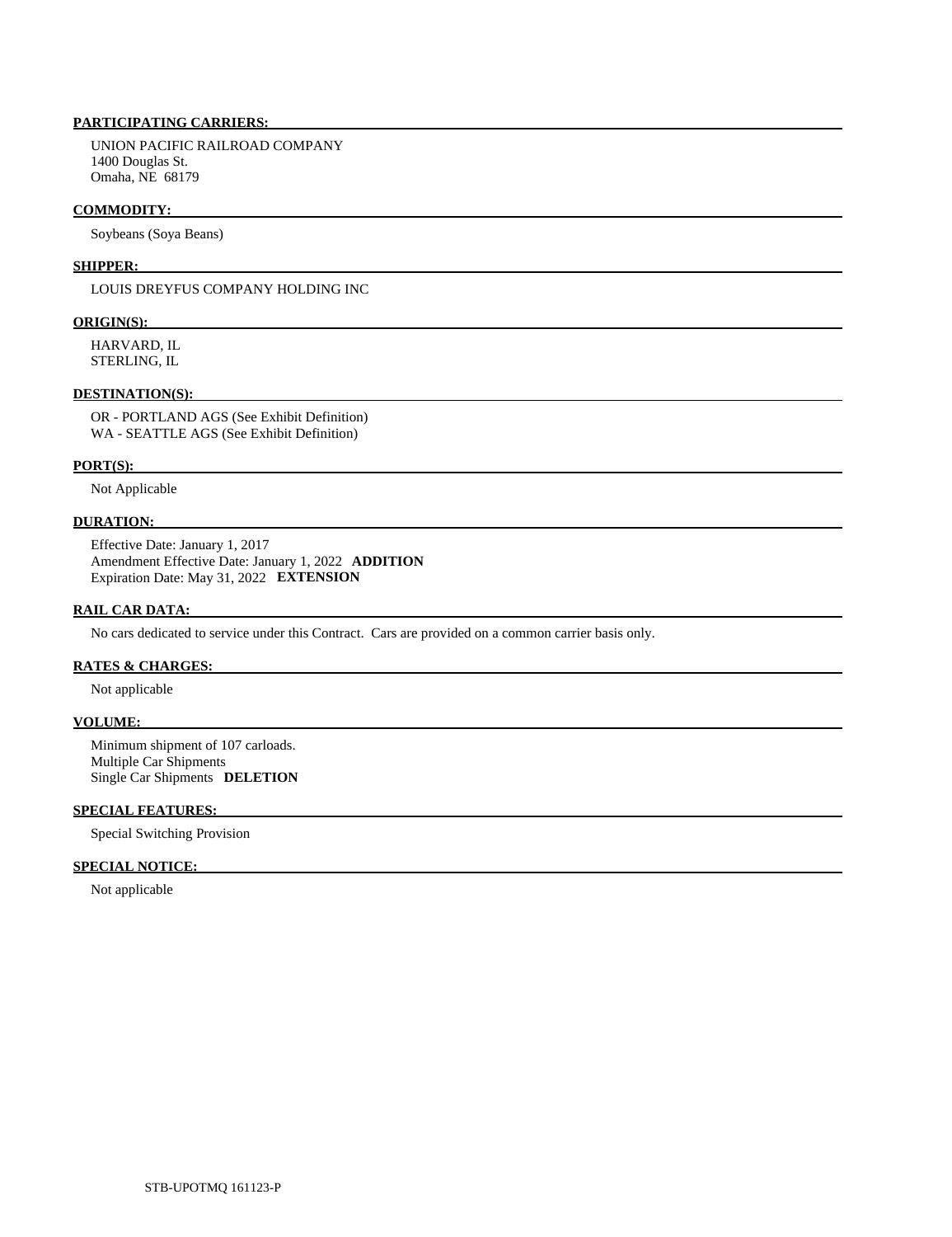OR - PORTLAND AGS consist of: ALBINA, OR ASTORIA, OR AUMSVILLE, OR AURORA, OR BARNES YARD, OR BATTERSON, OR BONNEVILLE, OR BRIDAL VEIL, OR BROOKS, OR BUXTON, OR CANBY, OR CLACKAMAS, OR COALCA, OR COCHRAN, OR DODSON, OR EAST MILWAUKIE, OR EAST PORTLAND, OR FIR, OR GARBALDI, OR GARIBALDI, OR GEER, OR GERVAIS, OR HEMLOCK, OR HITO, OR HUBBARD, OR KENTON, OR LAKE YARD, OR LIBERAL, OR MILWAUKIE, OR MOHLER, OR MT ANGEL, OR NORTH PORTLAND, OR OREGON CITY, OR OSWEGO, OR PORTLAND, OR PRATUM, OR PULP, OR RENARD, OR RIVER GATE, OR ROCKWOOD, OR SHAW, OR SILVERTON, OR ST JOHNS, OR STAYTON, OR TILLAMOOK, OR TROUTDALE, OR WARRENTON, OR WEST LINN, OR WHEELER, OR WOODBURN, OR AMPERE, WA BARBERTON, WA BATTLE GROUND, WA BRUSH PRAIRIE, WA CAMAS, WA CASTLE ROCK, WA CATHLAMET, WA CHELATCHIE, WA COLUMBIA JCT, WA HEISON, WA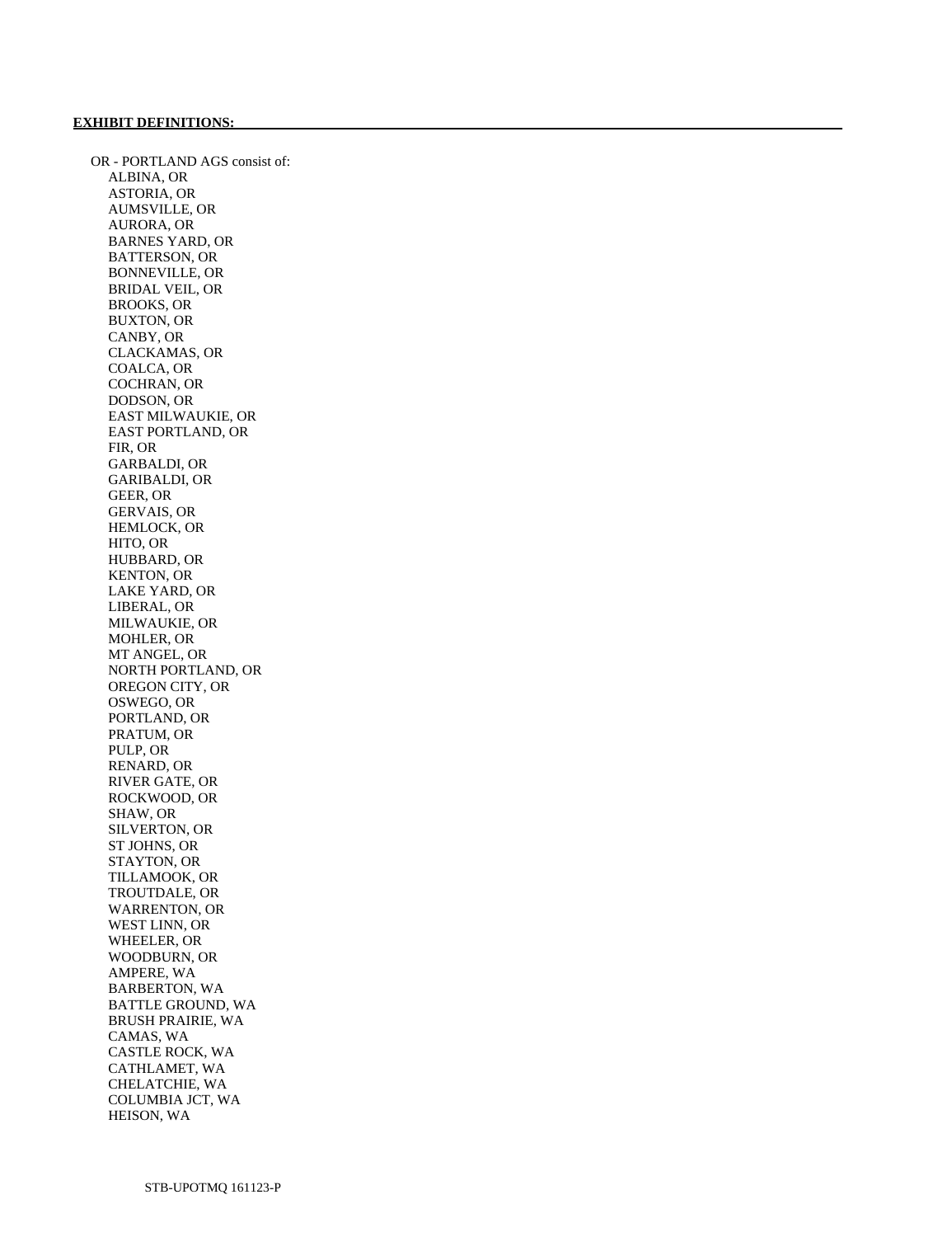HOMAN, WA KALAMA, WA KELSO, WA LONGVIEW, WA OSTRANDER, WA RIDGEFIELD, WA ROCKY POINT, WA RYE JCT, WA VANCOUVER, WA VANCOUVER JCT, WA WASHOUGAL, WA WOODLAND, WA YACOLT, WA WA - SEATTLE AGS consist of: ABERDEEN, WA ABERDEEN JCT, WA ALDERTON, WA ALLISON, WA ANDOVER, WA ARGO, WA AUBURN, WA BALLARD, WA BALLARD JCT, WA BANGOR, WA BAY SHORE, WA BELFAIR, WA BELLINGHAM, WA BELMORE, WA BLACK RIVER, WA BLAJCT, WA BLAKESLEE JCT, WA BREMERTON, WA BRIARWOOD, WA BUCODA, WA BURLINGTON, WA CAMP MURRAY, WA CAPITOL, WA CENPARK, WA CENTRALIA, WA CHEHALIS, WA CLAY CITY, WA CONCORA, WA DIVIDE, WA DUPONT, WA EAST OLYMPIA, WA EAST PUYALLUP, WA EATONVILLE JCT, WA EDMOND, WA EDMONDS, WA ELBE, WA ELMA, WA ESSEX, WA EVERETT, WA EVERETT, WA FERNDALE, WA FIFE, WA FREDERICKSON, WA FT LEWIS, WA GATE, WA GLOBAL GATEWAY NO, WA GRAHAM, WA GRAND MOUND, WA GREENDALE, WA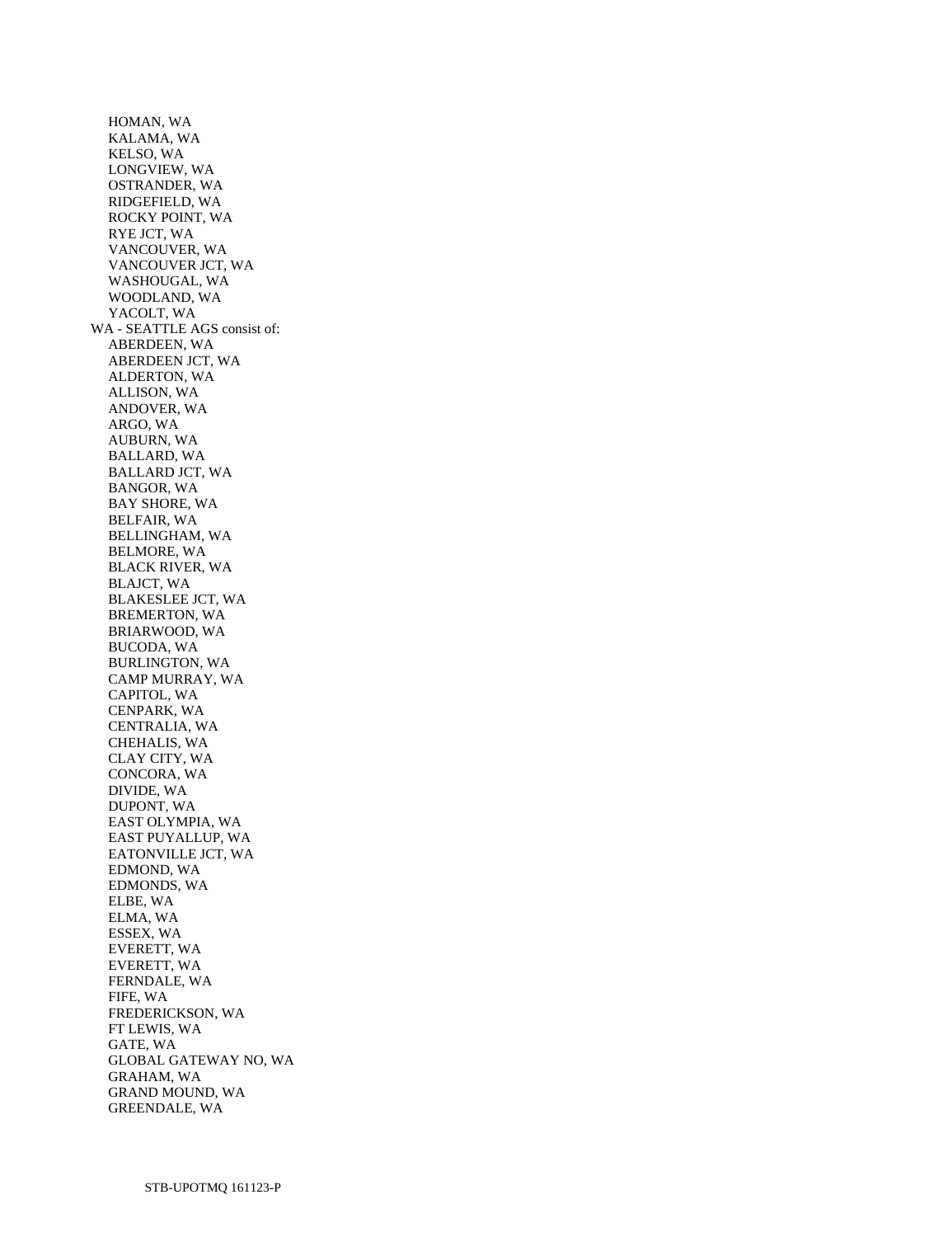HARBOR ISLAND, WA HILLSDALE, WA HOQUIAM, WA INTERBAY, WA JUNCTION CITY, WA KAPOWSIN, WA KENT, WA KETRON, WA KYRO, WA LAKESIDE, WA LAKEVIEW, WA LOVELAND, WA LYNCH CREEK, WA LYNDEN, WA MALTBY, WA MARMAC, WA MAYTOWN, WA MCCLEARY, WA MCKENNA, WA MCMILLIN, WA MEEKER, WA MIDLAND, WA MINERAL, WA MONROE, WA MONTESANO, WA MORTON, WA MOUNT VERNON, WA MT VERNON, WA NAD JCT, WA NAPAVINE, WA NEW RELIANCE, WA NISQUALLY, WA NORTH PUYALLUP, WA OAKVILLE, WA OFFLAKE, WA OFFUTT LAKE, WA OHOP, WA OLYMPIA, WA PARK JCT, WA PIONEER, WA PORT TOWNSEND, WA PUYALLUP, WA RAINIER, WA RAISH, WA RESERVATION, WA ROCHESTER, WA ROY, WA SEATTLE, WA SEATTLE PIER, WA SHELTON, WA SILVERDALE, WA SKOOKUMCH, WA SKOOKUMCHUCK, WA SOUTH BELFAIR, WA SOUTH TACOMA, WA ST CLAIR, WA STEILACOOM, WA STIMSON, WA SUMNER, WA TACOMA, WA TACOMA EXP, WA TACOMA EXPORT, WA TACOMA JCT, WA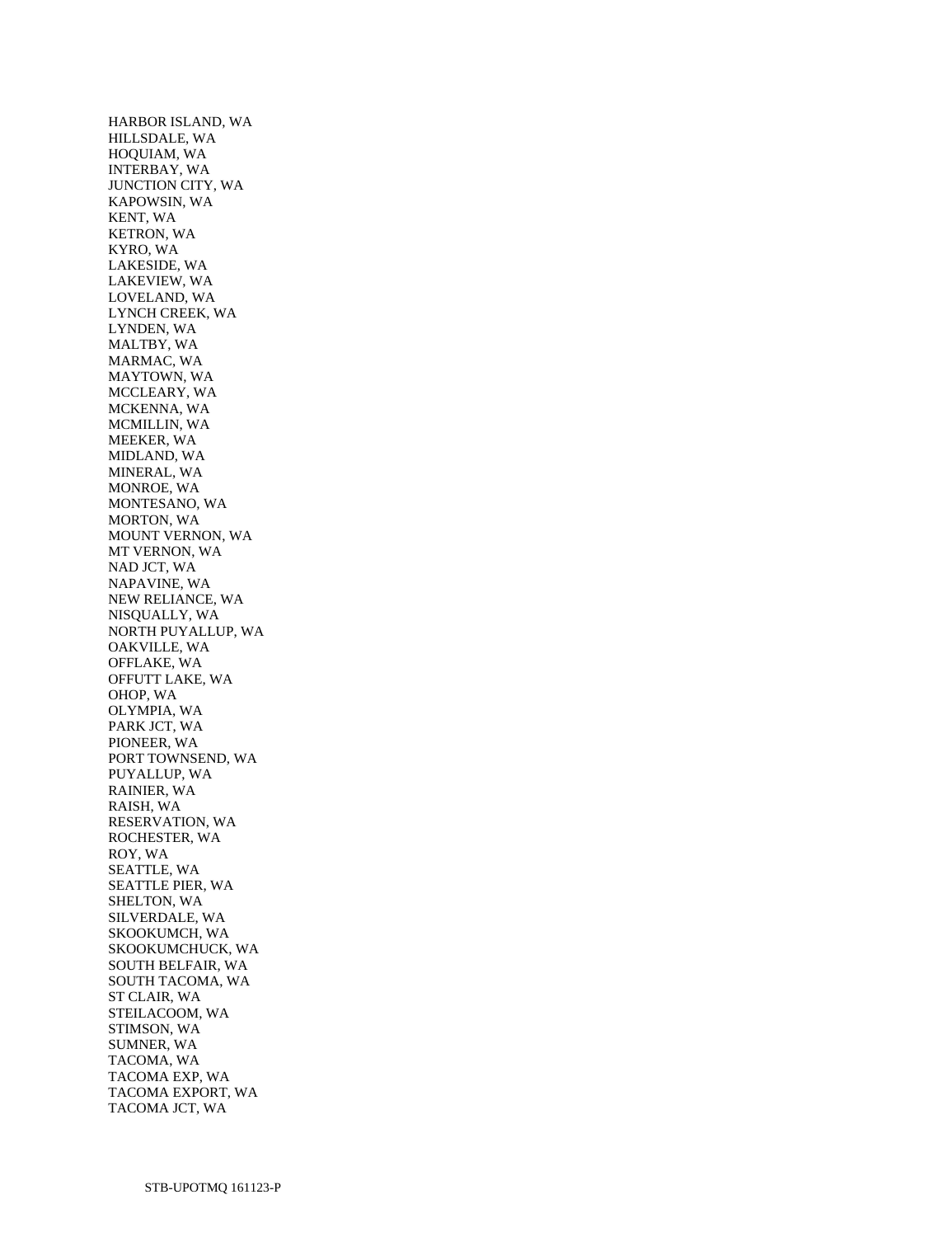TACOMA PCT, WA TAYLOR WAY, WA TENINO, WA THRIFT, WA TITLOW, WA TUKWILA, WA TUMWATER, WA VADER, WA WABASH, WA WESCO, WA WEST BLAIR, WA WEST HILLSDALE, WA WEST TACOMA, WA WESTERN JCT, WA WHITES, WA WINLOCK, WA WJCT, WA WOODINVILLE, WA YELM, WA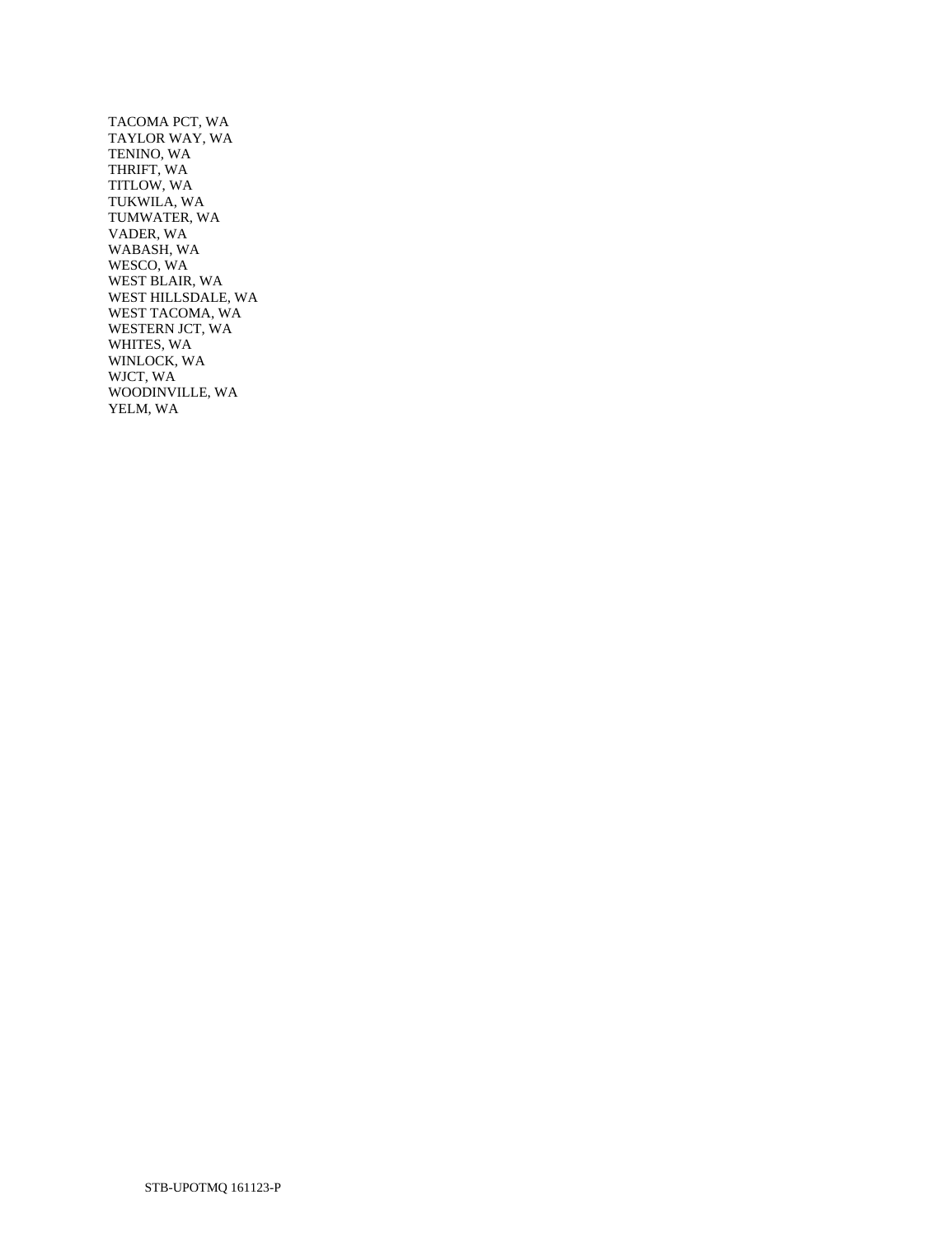

STB-UPOTMQ 167661-A

# **UNION PACIFIC RAILROAD COMPANY**

# **AMENDED CONTRACT SUMMARY**

**Issued:**  February 7, 2022

**Effective:** January 1, 2021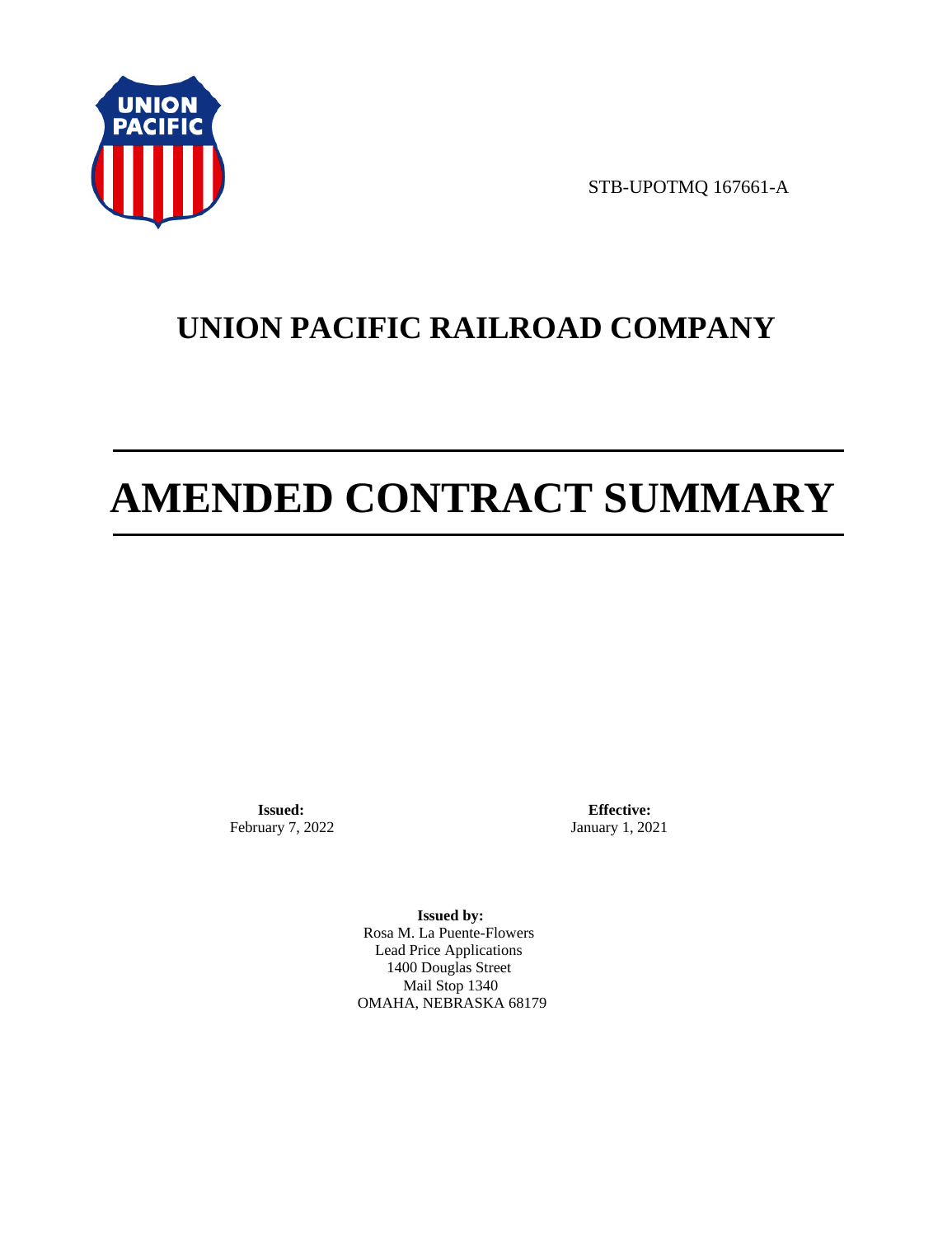UNION PACIFIC RAILROAD COMPANY 1400 Douglas St. Omaha, NE 68179

### **COMMODITY:**

Soybeans (Soya Beans) **ADDITION** 

# **SHIPPER:**

AG PROCESSING INC A COOPERATIVE

#### **ORIGIN(S):**

MILWAUKEE, WI **ADDITION** 

#### **DESTINATION(S):**

ST JOSEPH, MO **ADDITION** 

# **PORT(S):**

Not Applicable

#### **DURATION:**

 Effective Date: January 1, 2021 Amendment Effective Date: January 1, 2021 **ADDITION**  Expiration Date: December 31, 2021 **EXTENSION** 

#### **RAIL CAR DATA:**

 Carrier Equipment not involved. **ADDITION**  No cars dedicated to service under this Contract. Cars are provided on a common carrier basis only. **DELETION** 

#### **RATES & CHARGES:**

Not applicable

# **VOLUME:**

Single Car Shipments **ADDITION** 

#### **SPECIAL FEATURES:**

Special Switching Provision

#### **SPECIAL NOTICE:**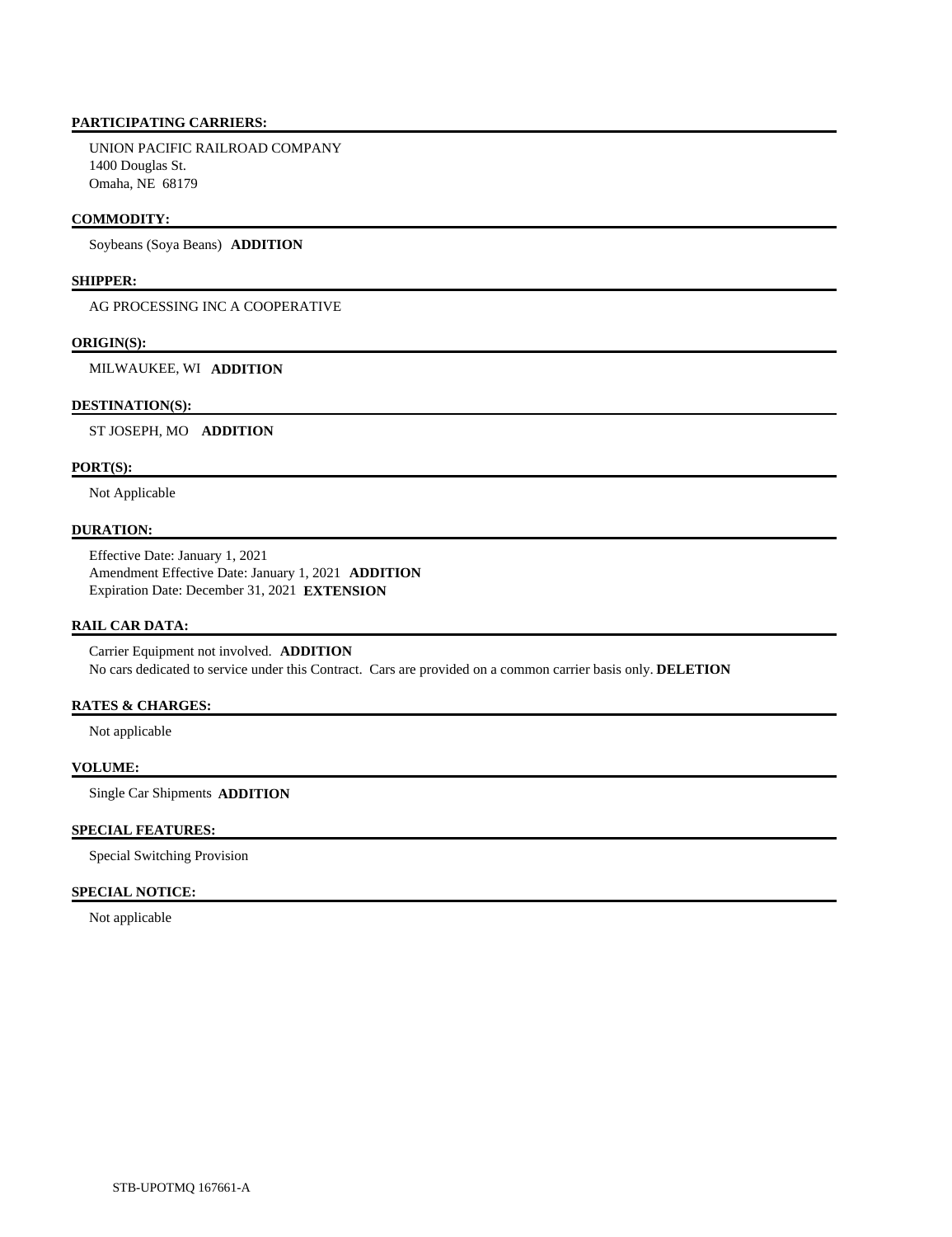

STB-UPOTMQ 168088

# **UNION PACIFIC RAILROAD COMPANY**

# **CONTRACT SUMMARY**

**Issued:**  February 4, 2022

**Effective:** January 1, 2022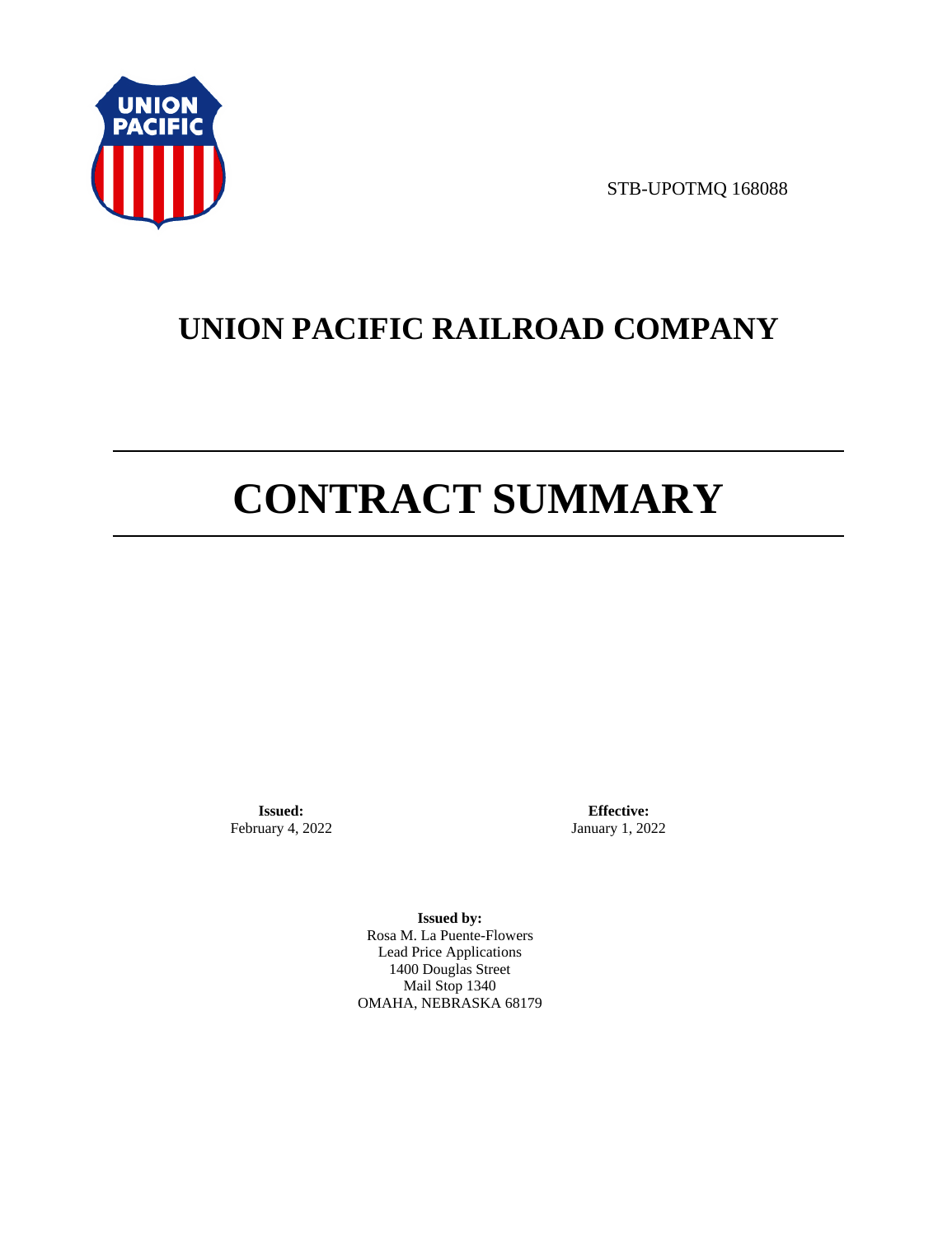UNION PACIFIC RAILROAD COMPANY 1400 Douglas St. Omaha, NE 68179

#### **COMMODITY:**

Wheat Middlings Or Shorts,Pelletized

#### **SHIPPER:**

 JD HEISKELL HOLDINGS LLC JD HEISKELL HOLDINGS LLC

# **ORIGIN(S):**

ST LOUIS, MO

#### **DESTINATION(S):**

WENDELL, ID

#### **PORT(S):**

Not Applicable

#### **DURATION:**

 Effective Date: January 1, 2022 Expiration Date: December 31, 2022

#### **RAIL CAR DATA:**

Carrier Equipment not involved.

### **RATES & CHARGES:**

Subject to increases.

#### **VOLUME:**

Single Car Shipments

# **SPECIAL FEATURES:**

Special Switching Provision

# **SPECIAL NOTICE:**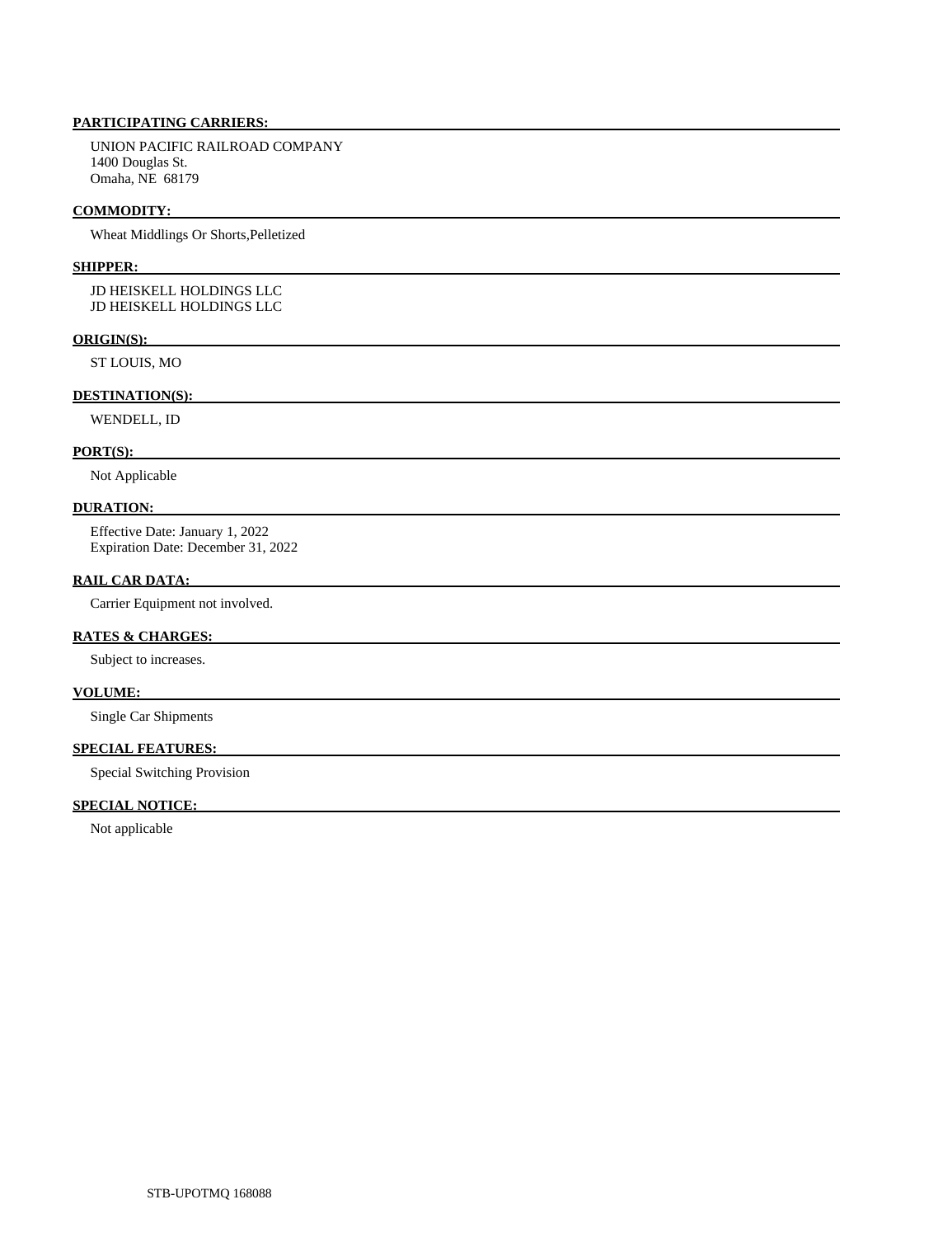

STB-UPOTMQ 168104

# **UNION PACIFIC RAILROAD COMPANY**

# **CONTRACT SUMMARY**

**Issued:**  February 8, 2022

**Effective:** January 1, 2021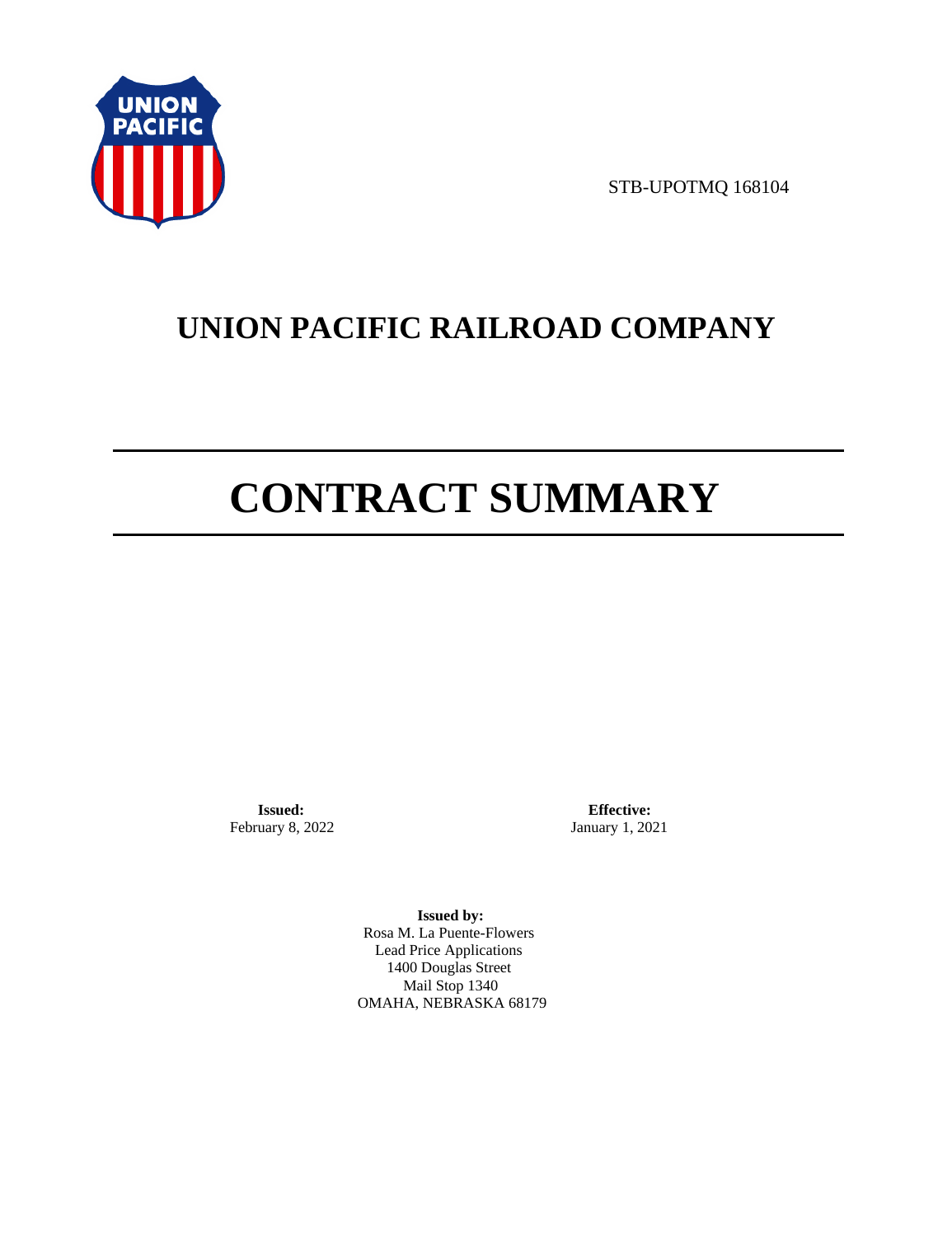UNION PACIFIC RAILROAD COMPANY 1400 Douglas St. Omaha, NE 68179

#### **COMMODITY:**

Wheat Exc.Buckwheat See 01139

# **SHIPPER:**

NORAG LLC

#### **ORIGIN(S):**

LIMON, CO

#### **DESTINATION(S):**

LOS ANGELES, CA

# **PORT(S):**

Not Applicable

# **DURATION:**

 Effective Date: January 1, 2021 Expiration Date: December 31, 2021

#### **RAIL CAR DATA:**

No cars dedicated to service under this Contract. Cars are provided on a common carrier basis only.

# **RATES & CHARGES:**

Subject to increases.

## **VOLUME:**

Single Car Shipments

#### **SPECIAL FEATURES:**

Special Switching Provision

## **SPECIAL NOTICE:**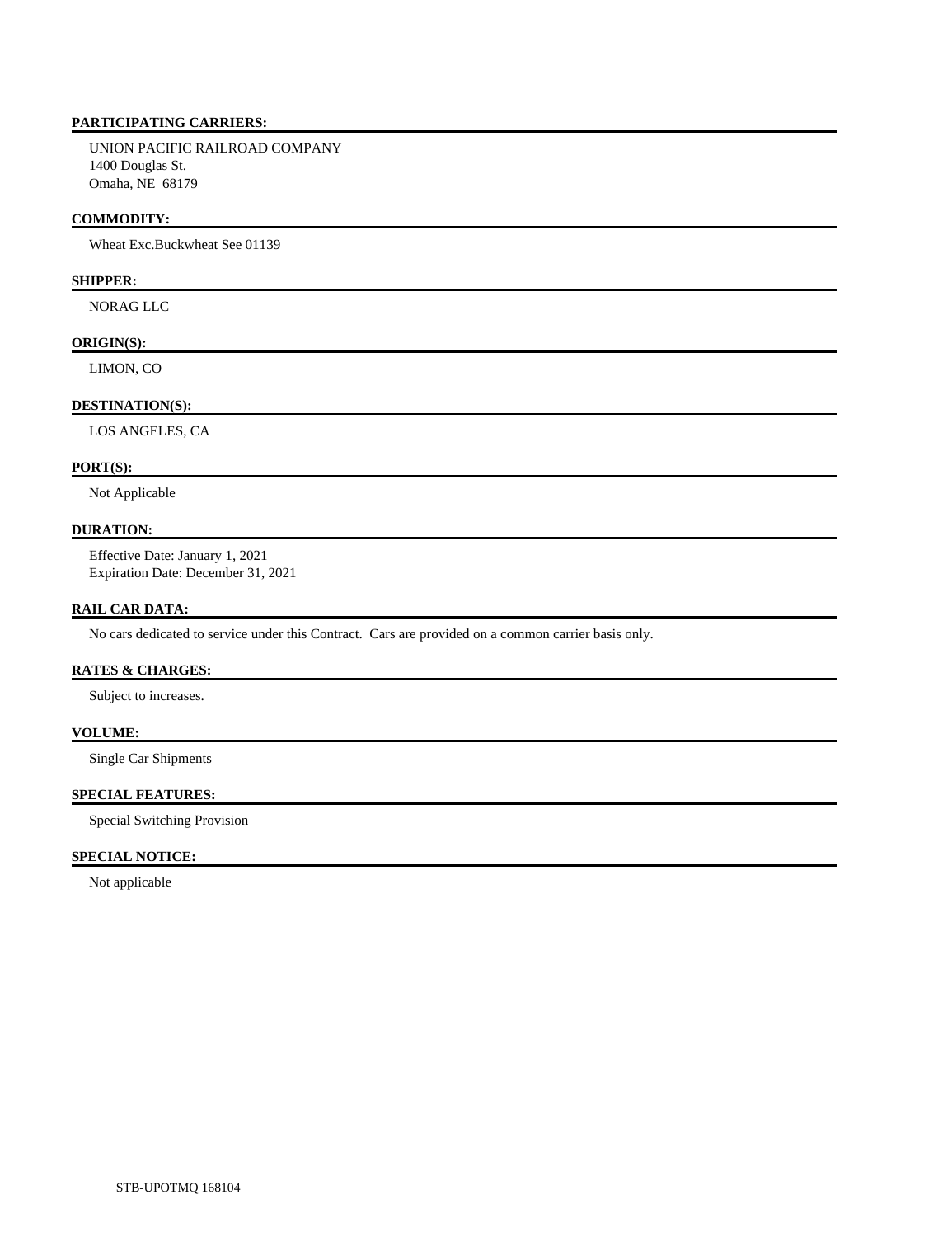

STB-UPOTMQ 168108

# **UNION PACIFIC RAILROAD COMPANY**

# **CONTRACT SUMMARY**

**Issued:**  February 8, 2022

**Effective:** January 1, 2022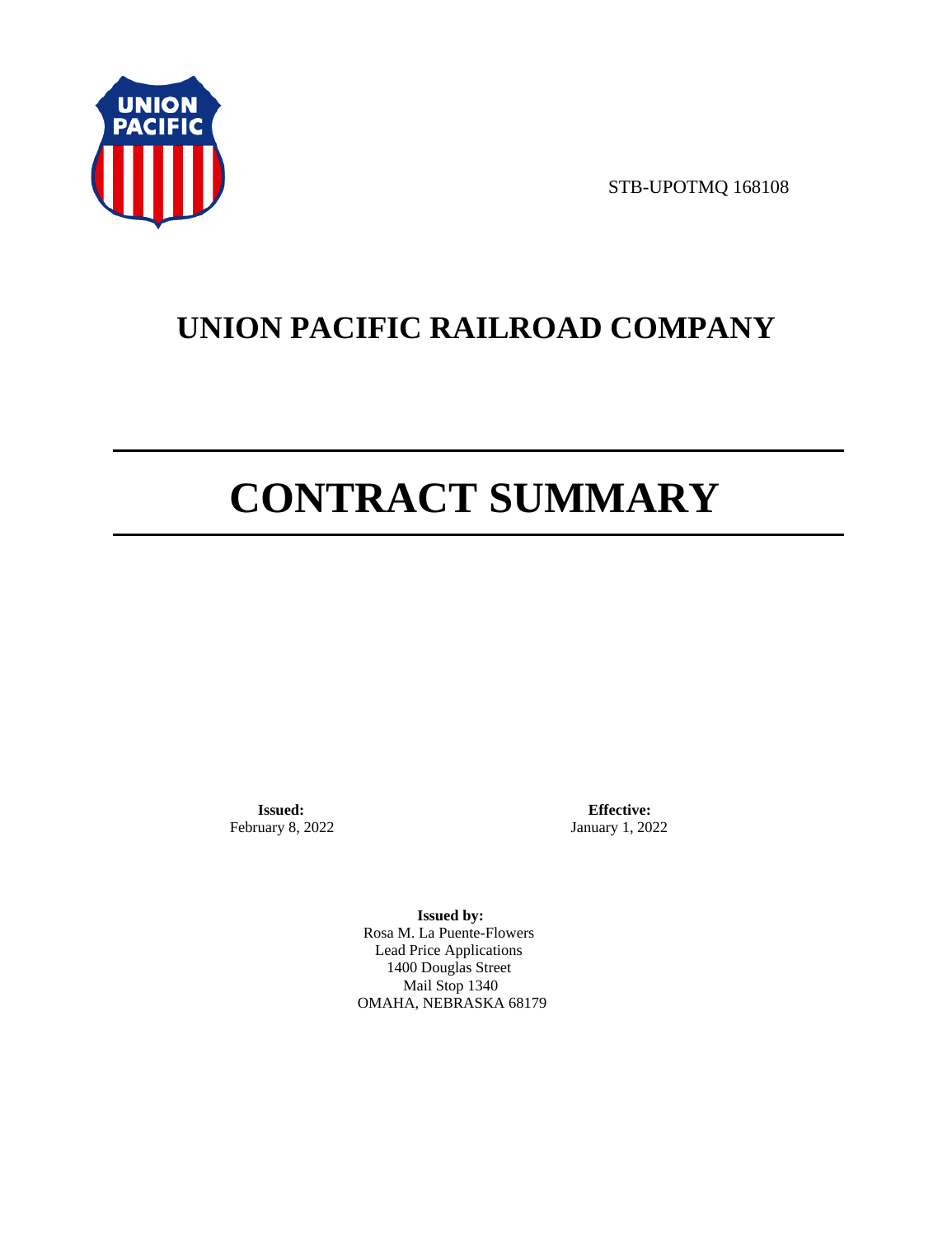UNION PACIFIC RAILROAD COMPANY 1400 Douglas St. Omaha, NE 68179

#### **COMMODITY:**

Wheat Exc.Buckwheat See 01139

# **SHIPPER:**

 NORAG LLC SHAY GRAIN CO

#### **ORIGIN(S):**

LIMON, CO

#### **DESTINATION(S):**

KANSAS CITY, MO

#### **PORT(S):**

Not Applicable

#### **DURATION:**

 Effective Date: January 1, 2022 Expiration Date: December 31, 2022

## **RAIL CAR DATA:**

No cars dedicated to service under this Contract. Cars are provided on a common carrier basis only.

#### **RATES & CHARGES:**

Subject to increases.

#### **VOLUME:**

Single Car Shipments

#### **SPECIAL FEATURES:**

Special Switching Provision

#### **SPECIAL NOTICE:**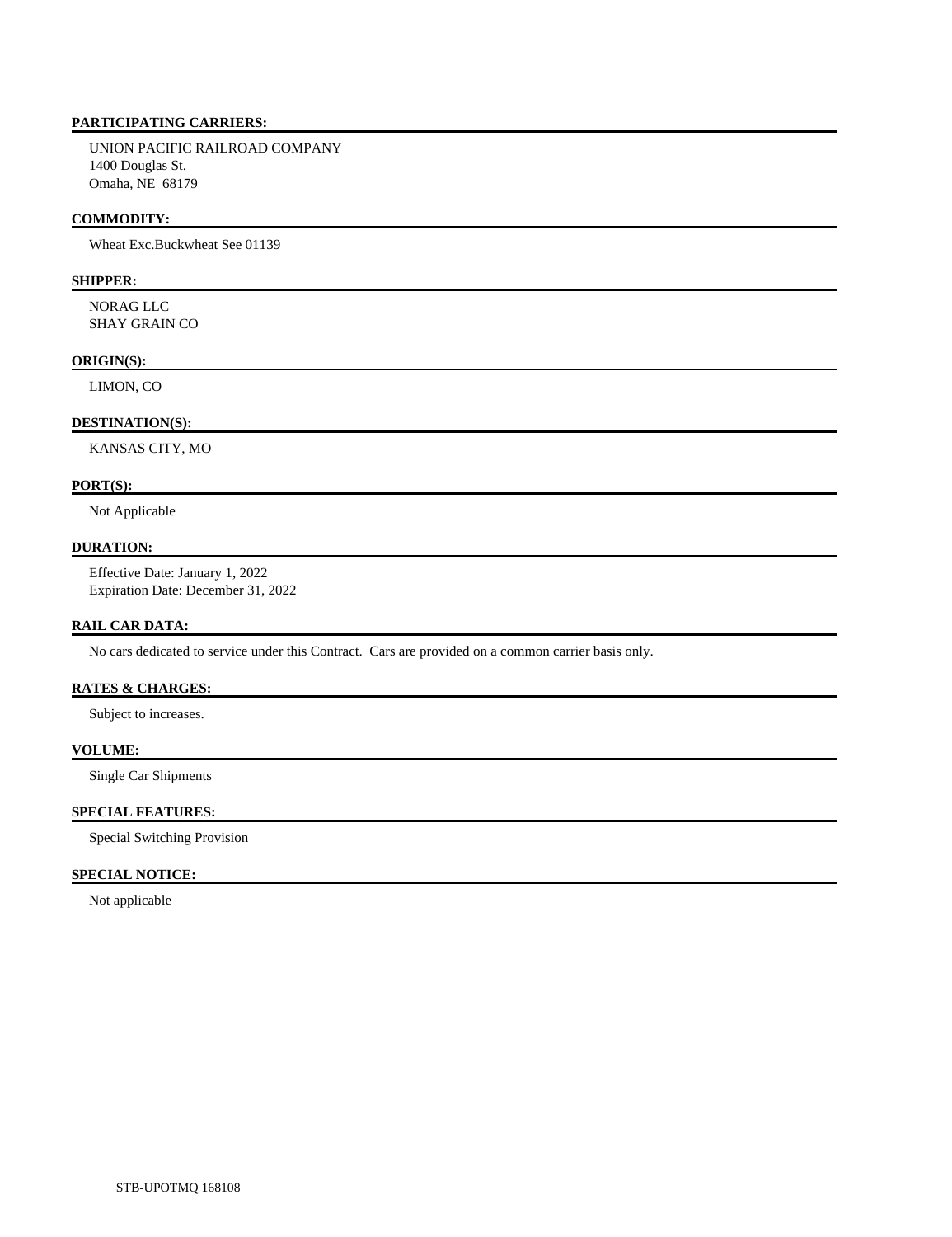

STB-UPUPCQ 102129-AA

# **UNION PACIFIC RAILROAD COMPANY**

# **AMENDED CONTRACT SUMMARY**

**Issued:**  February 7, 2022

**Effective:** November 1, 2021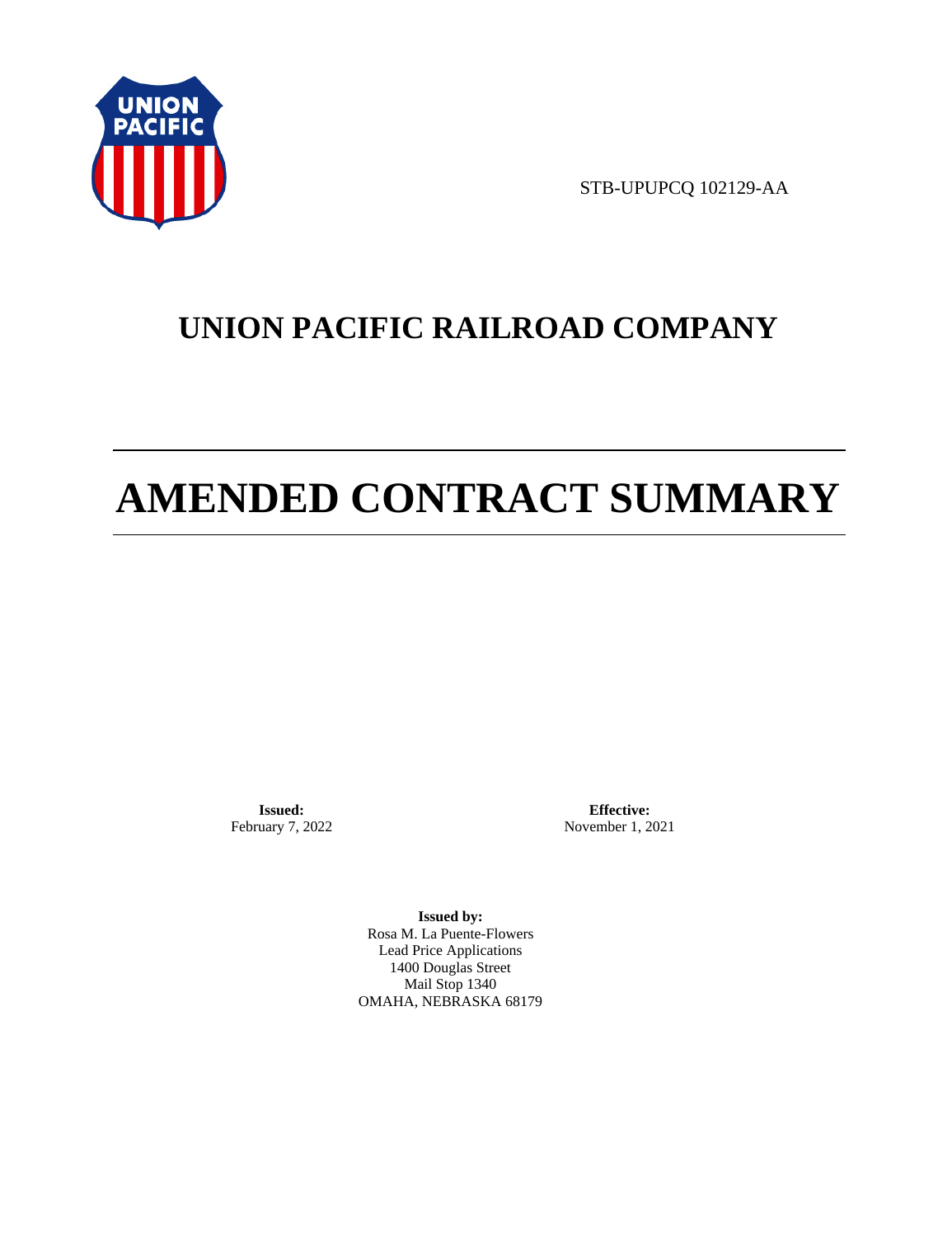FERROCARRIL MEXICANO S A DE C V **ADDITION**  Col. Bosques De Las Lomas Mexico City, DF 11700

 UNION PACIFIC RAILROAD COMPANY 1400 Douglas St. Omaha, NE 68179

#### **COMMODITY:**

 Distillers Mash, Spent, F Eed, Protein Content >=40% **ADDITION**  Spent Grain Mash, Feed **ADDITION**  Distillers Mash, Spent, Not Wholly From Grain Or Grain Products, Feed **ADDITION**  Feed, Gluten Gluten Meal Corn Germ Or Corn Oil Cake Or Meal, Crushed Or Ground Cake, Or Cake Screenings **ADDITION**  Corn Steep Water Sediment, Wet **ADDITION**  Gluten Liquor Residuum (Manufactured From Mono- Sodium Glutamate), Liquid **ADDITION**  Corn Germ **ADDITION**  Cake,Meal Or Screenings, Soybean,Not Fit For Human Consumption **ADDITION**  Soyflakes **ADDITION**  Soybean Hulls, Pelletized **ADDITION**  Soybean (Soy) Grits, Suitable For Human Consumption **ADDITION**  Soybean (Soy) Flour, Suitable For Human Consumption **ADDITION**  Soybean Products Or By- Products, Mixed Loads, Viz. Hulls, Cake, Chips, Flakes, Meal, Oil Cake Or Oil Cake Meal **ADDITION**  Soybean Hulls, Not Pelletized **ADDITION**  Cottonseed Cake Or Meal Or By-Products Exc.Cotton Linters Or Regins See 20915 Or Fatty Acids See 28994 **ADDITION**  Wet Process Corn Or Similar Mill By- Products **DELETION** 

#### **SHIPPER:**

ARCHER DANIELS MIDLAND COMPANY

#### **ORIGIN(S):**

 IL - ST LOUIS AGS (See Exhibit Definition) IA - CEDAR RAPIDS AGS (See Exhibit Definition) COLUMBUS, NE **ADDITION**  LUBBOCK, TX **ADDITION**  CEDAR RAPIDS, IA CLINTON, IA **ADDITION**  PEORIA, IL **ADDITION**  MO - KANSAS CITY AGS (See Exhibit Definition)

#### **DESTINATION(S):**

 OPTIMA, OK EAGLE PASS, TX **ADDITION**  EL PASO, TX **ADDITION**  LAREDO, TX **ADDITION**  CA - SJVR AGS (See Exhibit Definition) PIXLEY, CA **ADDITION**  CA - MET AGS (See Exhibit Definition) FRESNO, CA **ADDITION**  GOSHEN JCT, CA **ADDITION**  IL - ST LOUIS AGS (See Exhibit Definition) PLEASANTON, TX **ADDITION**  LA BARCA, JA **ADDITION**  PATTI, MH **ADDITION**  VIBORILLAS, QA **ADDITION**  SAN JUAN/ENCARNACION/CHICALOTE (See Exhibit Definition) VINEDO/TORREON GOMEZ (See Exhibit Definition) BROWNSVILLE, TX **ADDITION**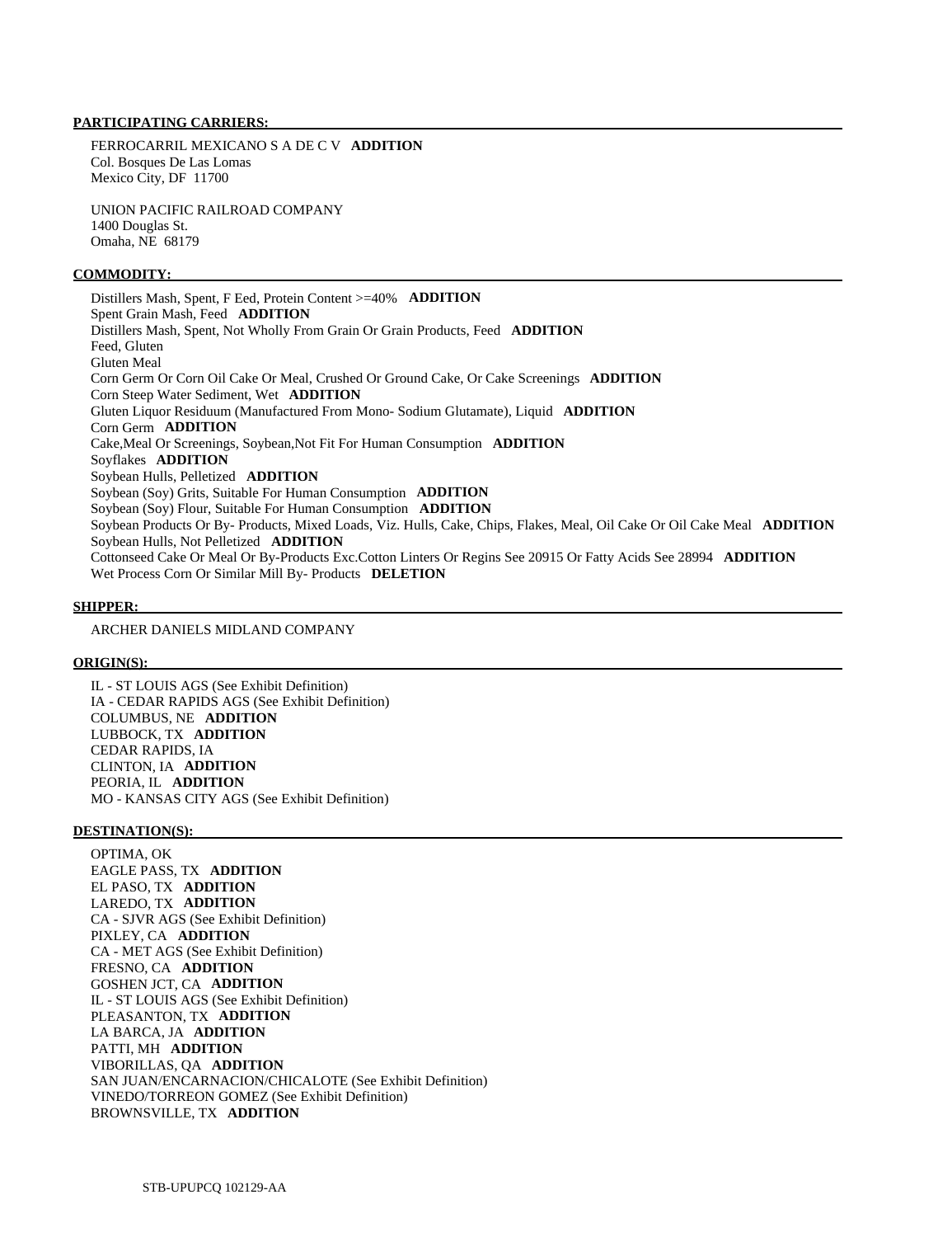#### **PORT(S):**

Not Applicable

#### **DURATION:**

 Effective Date: October 1, 2018 Amendment Effective Date: November 1, 2021 **ADDITION**  Expiration Date: September 30, 2022 **EXTENSION** 

#### **RAIL CAR DATA:**

 No cars dedicated to service under this Contract. Cars are provided on a common carrier basis only. **ADDITION**  Carrier Equipment not involved. **DELETION** 

#### **RATES & CHARGES:**

Not applicable

### **VOLUME:**

 Minimum shipment of 100 carloads. Multiple Car Shipments Single Car Shipments **DELETION**  Minimum shipment of 105 carloads. **DELETION** 

### **SPECIAL FEATURES:**

Special Switching Provision

#### **SPECIAL NOTICE:**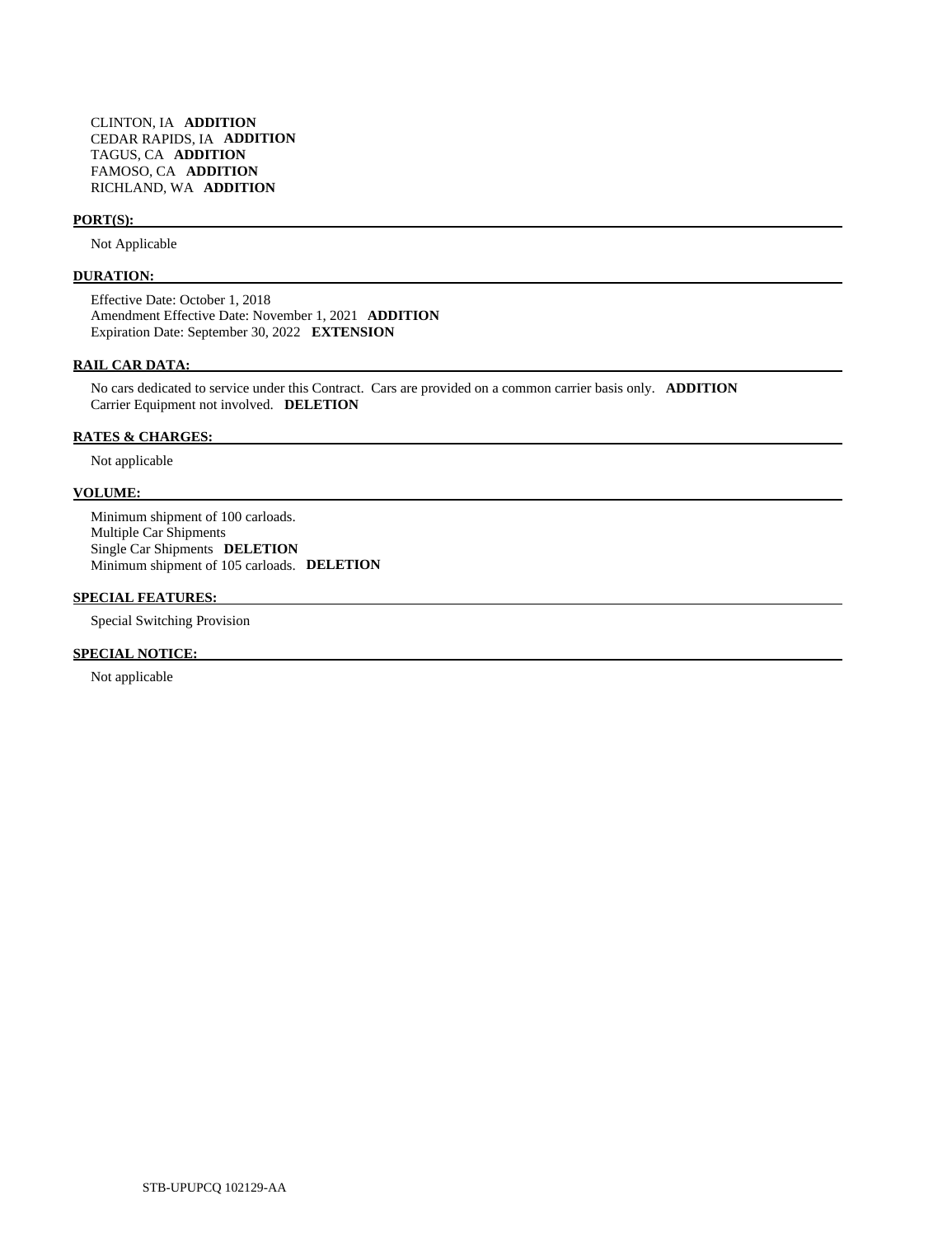#### **EXHIBIT DEFINITIONS:**

 IL - ST LOUIS AGS consist of: ALTON, IL **ADDITION**  BALDWIN, IL **ADDITION**  BEAUCOUP, IL **ADDITION**  BRIDGE JUNCTION, IL **ADDITION**  BRIGHTON, IL **ADDITION**  BROOKLYN, IL **ADDITION**  BURNING STAR 2, IL **ADDITION**  BURNING STAR 3, IL **ADDITION**  CAHOKIA, IL **ADDITION**  CAPTAIN MINE, IL **ADDITION**  CARLINVILLE, IL **ADDITION**  CENTREVILLE, IL **ADDITION**  CHESTER, IL **ADDITION**  COULTERVILLE, IL **ADDITION**  CUTLER, IL **ADDITION**  DUPO, IL **ADDITION**  EAST ALTON, IL **ADDITION**  EAST ALTON, IL **ADDITION**  EAST GREENVILLE, IL **ADDITION**  EAST ST LOUIS, IL **ADDITION**  FEDERAL, IL **ADDITION**  FLINTON, IL **ADDITION**  FORD, IL **ADDITION**  FOUNTAIN, IL **ADDITION**  FULTS, IL **ADDITION**  GATEWAY MINE, IL **ADDITION**  GATEWAY YARD, IL **ADDITION**  GIRARD, IL **ADDITION**  GODFREY, IL **ADDITION**  GRANITE CITY, IL **ADDITION**  HARTFORD, IL **ADDITION**  HILLSBORO, IL **ADDITION**  IRVING, IL **ADDITION**  KELLOGG, IL **ADDITION**  LENOX, IL **ADDITION**  LENZBURG, IL **ADDITION**  LIVINGSTON, IL **ADDITION**  MADISON, IL **ADDITION**  MAPLEWOOD, IL **ADDITION**  MENARD, IL **ADDITION**  MITCHELL, IL **ADDITION**  MITCHELL YARD, IL **ADDITION**  MONTEREY MINE 1, IL **ADDITION**  NAMEOKI, IL **ADDITION**  NATIONAL STOCK YARD, IL **ADDITION**  NEW WILSON, IL **ADDITION**  NILWOOD, IL **ADDITION**  NOKOMIS, IL **ADDITION**  OHLMAN, IL **ADDITION**  PERCY, IL **ADDITION**  PINCKNEYVILLE, IL **ADDITION**  PLAINVIEW, IL **ADDITION**  PRAIRIE DU ROCHER, IL **ADDITION**  REILY LAKE, IL **ADDITION**  ROSAMOND, IL **ADDITION**  ROXANA, IL **ADDITION**  SAUGET, IL **ADDITION**  SHIPMAN, IL **ADDITION**  SPARTA, IL **ADDITION**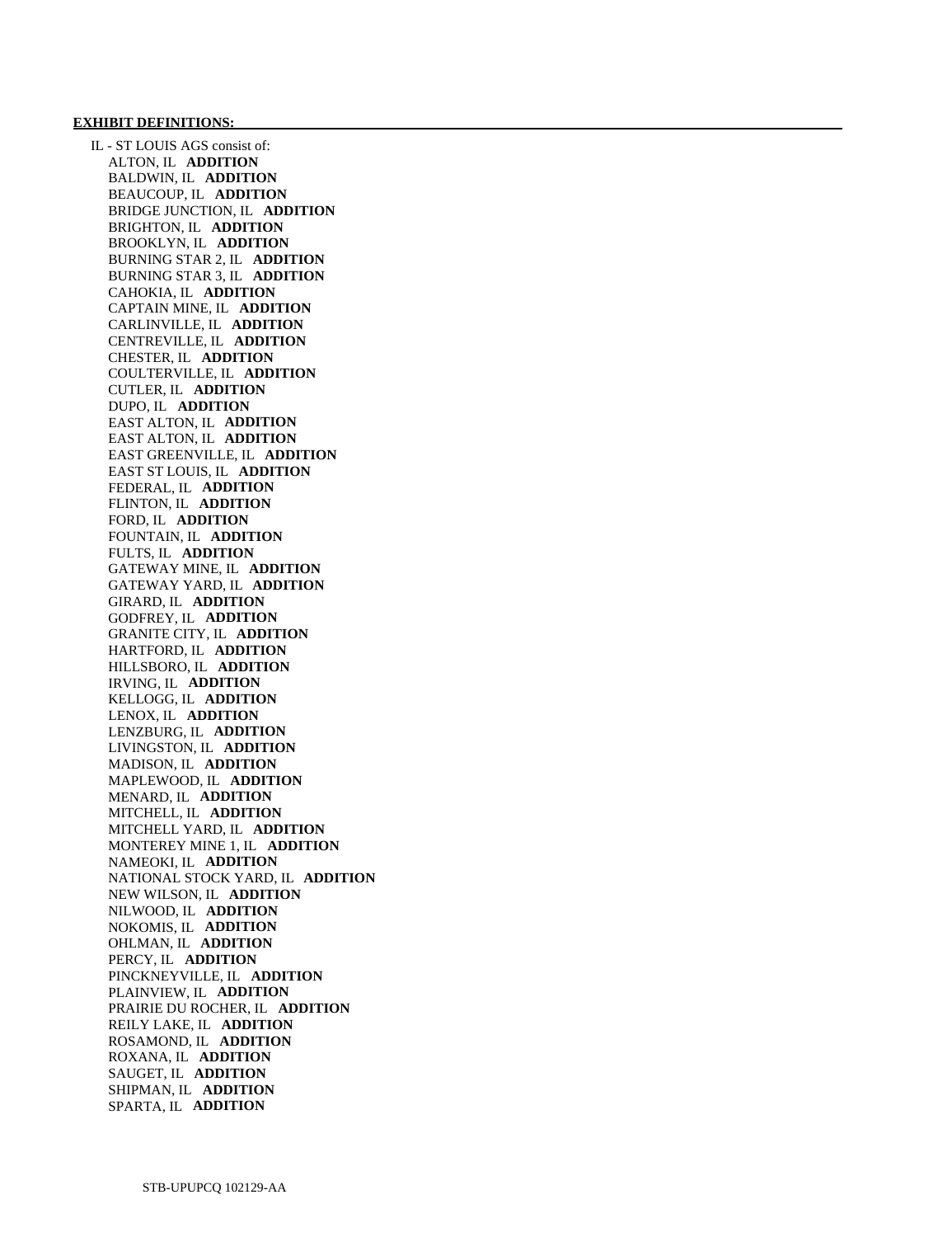SPARTAN MINE, IL **ADDITION**  STEELEVILLE, IL **ADDITION**  TAMAROA, IL **ADDITION**  TAYLOR SPRINGS, IL **ADDITION**  TOLSON, IL **ADDITION**  VALLEY JCT, IL **ADDITION**  VALMEYER, IL **ADDITION**  VENICE, IL **ADDITION**  VENICE JCT, IL **ADDITION**  VINER, IL **ADDITION**  VIRDEN, IL **ADDITION**  WANN, IL **ADDITION**  WARNOCK, IL **ADDITION**  WASHINGTON PARK, IL **ADDITION**  WELGE, IL **ADDITION**  WEST SMITHBORO, IL **ADDITION**  WITT, IL **ADDITION**  WOMAC, IL **ADDITION**  WOOD RIVER, IL **ADDITION**  AIR PARK, MO **ADDITION**  BADEN, MO **ADDITION**  BARRETTS, MO **ADDITION**  BEAUFORT, MO **ADDITION**  BON HOMME, MO **ADDITION**  BONHOMME, MO **ADDITION**  BRENTWOOD, MO **ADDITION**  BUSSEN SPUR, MO **ADDITION**  CENTAUR, MO **ADDITION**  CHESTERFIELD, MO **ADDITION**  CRYSTAL CITY, MO **ADDITION**  DESOTO, MO **ADDITION**  EUREKA, MO **ADDITION**  FESTUS, MO **ADDITION**  GLENDALE, MO **ADDITION**  GRAY SUMMIT, MO **ADDITION**  HERCULANEUM, MO **ADDITION**  HILL CREST, MO **ADDITION**  HILLSDALE, MO **ADDITION**  HINE, MO **ADDITION**  HORINE, MO **ADDITION**  IVORY, MO **ADDITION**  JEDBURG, MO **ADDITION**  JEFFERSON BARRACKS, MO **ADDITION**  JEFFRIESBURG, MO **ADDITION**  KIRKWOOD, MO **ADDITION**  LABADIE, MO **ADDITION**  LACKLAND, MO **ADDITION**  LADUE, MO **ADDITION**  LAKE JCT, MO **ADDITION**  LARKIN, MO **ADDITION**  MAPLEWOOD, MO **ADDITION**  MARYLAND HEIGHTS, MO **ADDITION**  OLIVETTE, MO **ADDITION**  OVERLAND, MO **ADDITION**  PACIFIC, MO **ADDITION**  PAGEDALE, MO **ADDITION**  PAGEDALE, MO **ADDITION**  PEVELY, MO **ADDITION**  SOUTH POINT, MO **ADDITION**  ST ALBANS, MO **ADDITION**  ST LOU MP, MO **ADDITION**  ST LOUIS, MO **ADDITION**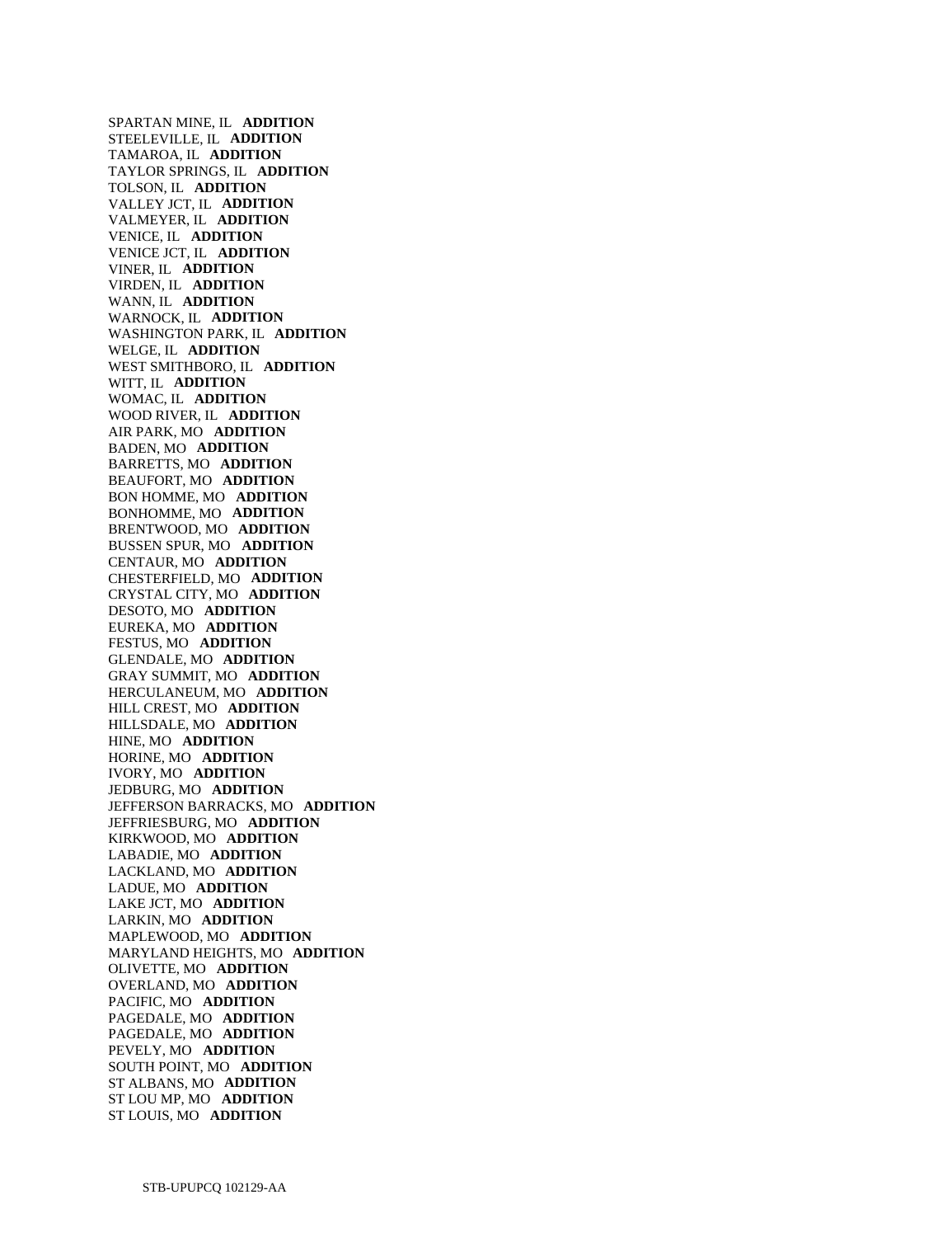ST LOUIS (MP), MO **ADDITION**  UNION, MO **ADDITION**  UNIVERSITY CITY, MO **ADDITION**  VALLEY PARK, MO **ADDITION**  VIGUS, MO **ADDITION**  VILLA RIDGE, MO **ADDITION**  VILLAGE OF CHARLACK, MO **ADDITION**  VINITA PARK, MO **ADDITION**  WASHINGTON, MO **ADDITION**  WEBSTER GROVES, MO **ADDITION**  WELLSTON, MO **ADDITION**  WEST LABADIE, MO **ADDITION**  IA - CEDAR RAPIDS AGS consist of: ALLERTON, IA **ADDITION**  ARMOUR, IA **ADDITION**  BEVERLY, IA **ADDITION**  BRIDGEPORT, IA **ADDITION**  CALAMUS, IA **ADDITION**  CAMANCHE, IA **ADDITION**  CEDAR RAPIDS, IA CHARITON, IA **ADDITION**  CLARENCE, IA **ADDITION**  CLINTON, IA **ADDITION**  CLIO, IA **ADDITION**  CORYDON, IA **ADDITION**  CRANDIC, IA **ADDITION**  DE WITT, IA **ADDITION**  DILLON, IA **ADDITION**  DOWNEY, IA **ADDITION**  EDDYVILLE, IA **ADDITION**  FAIRFAX, IA **ADDITION**  GILMAN, IA **ADDITION**  GRAND MOUND, IA **ADDITION**  GRINNELL, IA **ADDITION**  KELLOGG, IA **ADDITION**  LE GRAND, IA **ADDITION**  LINEVILLE, IA **ADDITION**  LISBON, IA **ADDITION**  LOW MOOR, IA **ADDITION**  LOWDEN, IA **ADDITION**  MARSHALLTOWN, IA **ADDITION**  MECHANICSVILLE, IA **ADDITION**  MID RIVER, IA **ADDITION**  MIDDLE AMANA, IA **ADDITION**  MILLERTON, IA **ADDITION**  NEW SHARON, IA **ADDITION**  NEWBURG, IA **ADDITION**  NEWTON, IA **ADDITION**  OSKALOOSA, IA **ADDITION**  OTTUMWA, IA **ADDITION**  PINNEY, IA **ADDITION**  POWERVILLE, IA **ADDITION**  SEARSBORO, IA **ADDITION**  STANWOOD, IA **ADDITION**  TAMA, IA **ADDITION**  VERNON, IA **ADDITION**  WACONIA, IA **ADDITION**  WATERLOO, IA **ADDITION**  WHEATLAND, IA **ADDITION**  WILLIAMSON, IA **ADDITION**  MO - KANSAS CITY AGS consist of: ARMOURDALE, KS **ADDITION**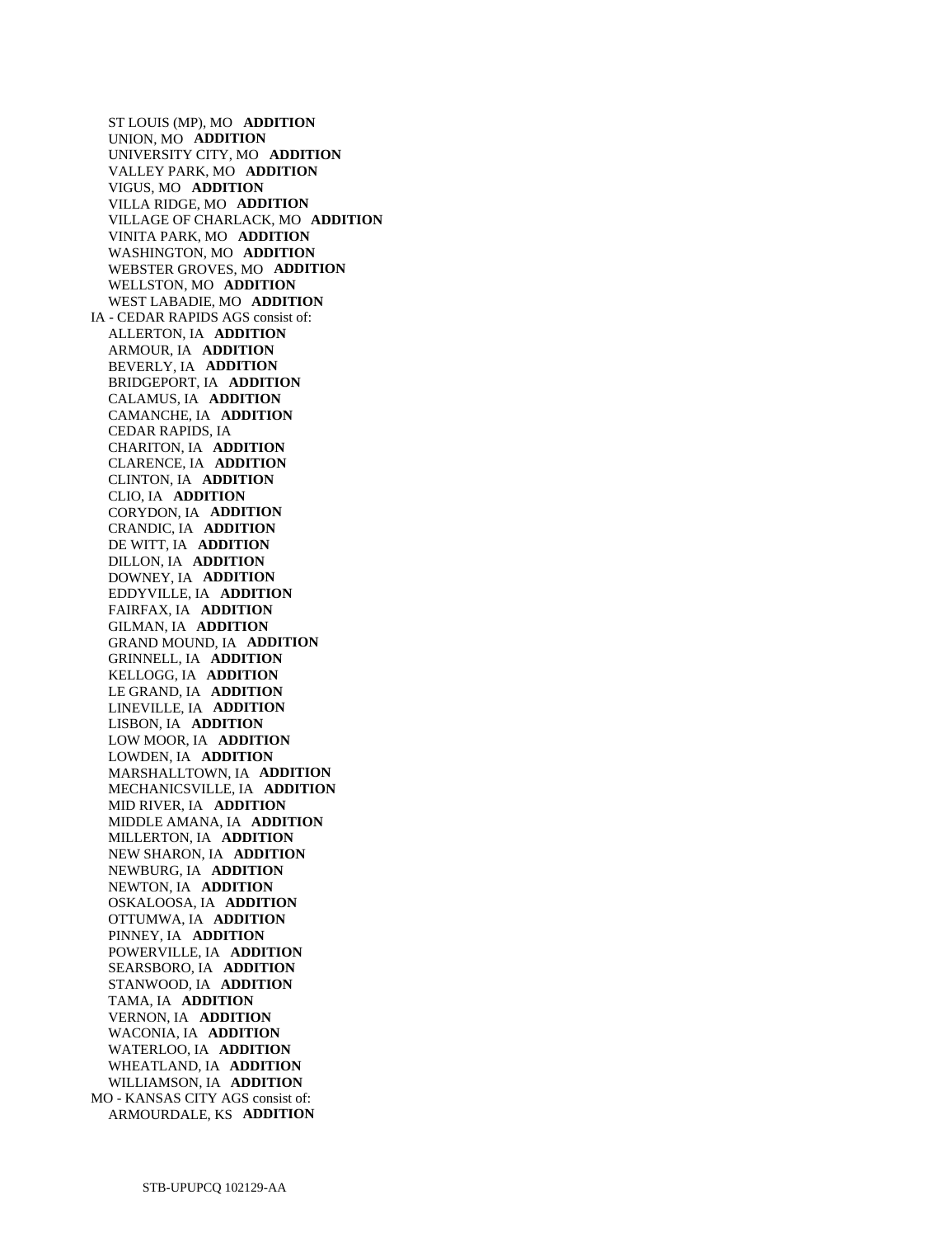ARMSTRONG YARD, KS **ADDITION**  ATCHISON, KS **ADDITION**  BONITA, KS **ADDITION**  BONNER SPRINGS, KS **ADDITION**  BUCK CREEK, KS **ADDITION**  BUCYRUS, KS **ADDITION**  CENTERVILLE, KS **ADDITION**  COLDSPUR, KS **ADDITION**  DE SOTO, KS **ADDITION**  DUNLAY, KS **ADDITION**  DURAND, KS **ADDITION**  EDWARDSVILLE, KS **ADDITION**  EIGHTENST, KS **ADDITION**  ELSMORE, KS **ADDITION**  ELWOOD, KS **ADDITION**  ERIE, KS **ADDITION**  EVEREST, KS **ADDITION**  FAIRFAX, KS **ADDITION**  FOREST LAKE, KS **ADDITION**  FT LEAVENWORTH, KS **ADDITION**  GARNETT, KS **ADDITION**  GLEN PARK, KS **ADDITION**  GRANTVILLE, KS **ADDITION**  GREELEY, KS **ADDITION**  HILLSDALE, KS **ADDITION**  HOLLIDAY, KS **ADDITION**  HURON, KS **ADDITION**  KANSAS CITY, KS KINCAID, KS **ADDITION**  LANCASTER, KS **ADDITION**  LAWRENCE, KS **ADDITION**  LE ROY, KS **ADDITION**  LEAVENWORTH, KS **ADDITION**  LENEXA, KS **ADDITION**  LINWOOD, KS **ADDITION**  LORING, KS **ADDITION**  MIDLAND, KS **ADDITION**  MORAN, KS **ADDITION**  MORRIS, KS **ADDITION**  MUNCIE, KS **ADDITION**  NEARMAN, KS **ADDITION**  NEW STRAWN SPUR, KS **ADDITION**  NEWMAN, KS **ADDITION**  OLATHE, KS **ADDITION**  OSAWATOMIE, KS **ADDITION**  PAOLA, KS **ADDITION**  PARKER, KS **ADDITION**  PERRY, KS **ADDITION**  REDEL, KS **ADDITION**  RINGER, KS **ADDITION**  SAVONBURG, KS **ADDITION**  SPRING HILL, KS **ADDITION**  STARK, KS **ADDITION**  SUNFLOWER, KS **ADDITION**  TECUMSEH, KS **ADDITION**  TOPEKA, KS **ADDITION**  WAGSTAFF, KS **ADDITION**  WESTPHALIA, KS **ADDITION**  WILLIS, KS **ADDITION**  WOLCOTT, KS **ADDITION**  AIRLINE JCT, MO **ADDITION**  ALMA, MO **ADDITION**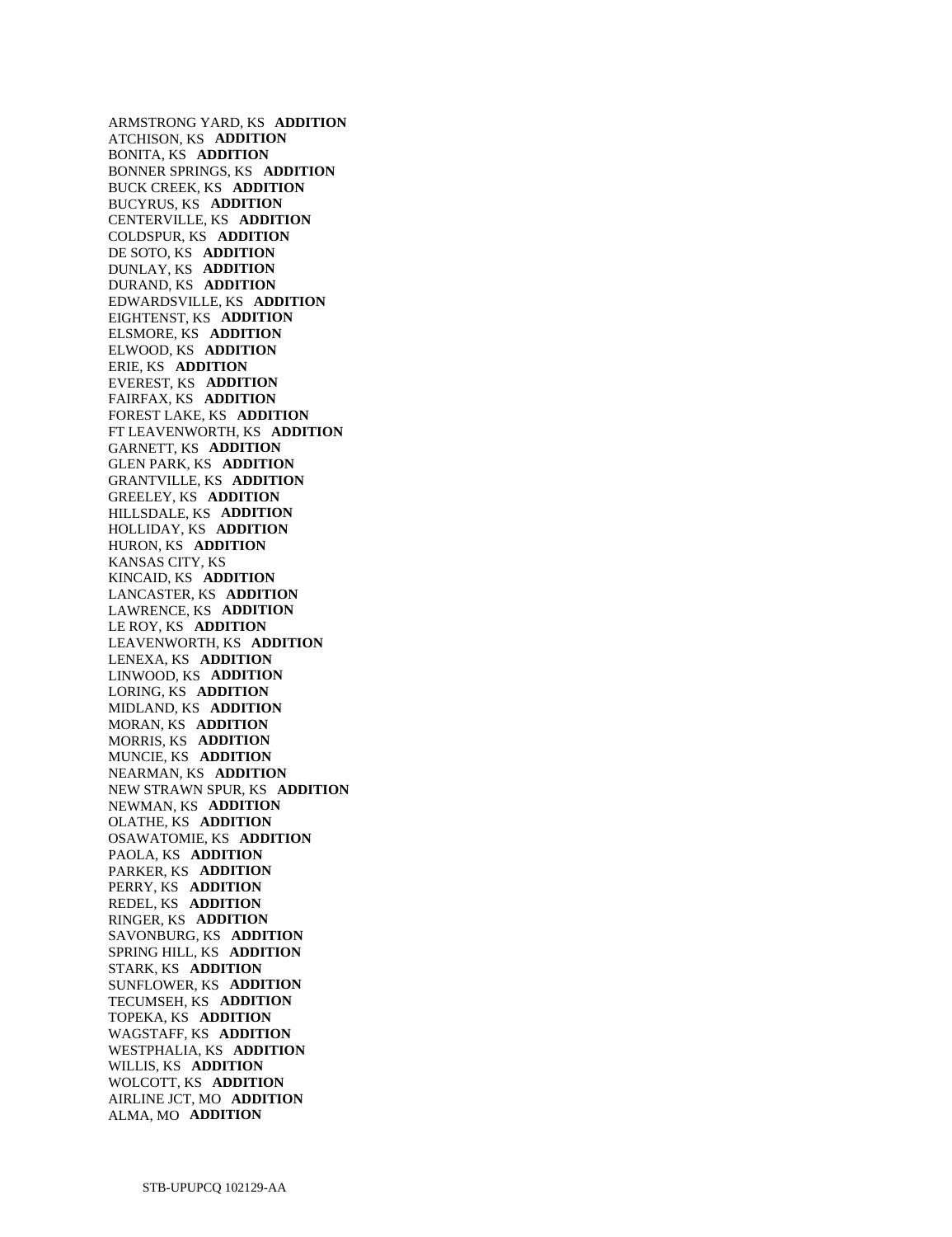AVON, MO **ADDITION**  BARRY GANN LUMBER, MO **ADDITION**  BATES CITY, MO **ADDITION**  BIRMINGHAM, MO **ADDITION**  BLUE SPRINGS, MO **ADDITION**  BLUE VALLEY, MO **ADDITION**  BUCKNER, MO **ADDITION**  CENTERVIEW, MO **ADDITION**  CHAM PAGNE, MO **ADDITION**  CLEVELAND, MO **ADDITION**  CORDER, MO **ADDITION**  COURTNEY, MO **ADDITION**  DODSON, MO **ADDITION**  DREXEL, MO **ADDITION**  ELMIRA, MO **ADDITION**  ETON, MO **ADDITION**  EXCELSIOR SPRINGS, MO **ADDITION**  GRAIN VALLEY, MO **ADDITION**  GRANDVIEW, MO **ADDITION**  HENRIETTA, MO **ADDITION**  HIGGINSVILLE, MO **ADDITION**  HOLDEN, MO **ADDITION**  INDEPENDENCE, MO **ADDITION**  JAUDON, MO **ADDITION**  KANSAS CITY, MO KEARNEY, MO **ADDITION**  KENNETH, MO **ADDITION**  KINGSVILLE, MO **ADDITION**  KNOBNOSTER, MO **ADDITION**  LAKE CITY, MO **ADDITION**  LAWSON, MO **ADDITION**  LEEDS, MO **ADDITION**  LEES SUMMIT, MO **ADDITION**  LEVANCE SPUR, MO **ADDITION**  LIBERTY, MO **ADDITION**  LOCK SPRINGS, MO **ADDITION**  MARTIN CITY, MO **ADDITION**  MAYVIEW, MO **ADDITION**  MISSY SPUR, MO **ADDITION**  MONTSERRAT, MO **ADDITION**  MOSBY, MO **ADDITION**  MULBERRY, MO **ADDITION**  MYRICK, MO **ADDITION**  NORTH KANSAS CITY, MO **ADDITION**  OAK GROVE, MO **ADDITION**  ODESSA, MO **ADDITION**  POLO, MO **ADDITION**  PROSPECT, MO **ADDITION**  RIVERSIDE, MO **ADDITION**  RUSHVILLE, MO **ADDITION**  SANDSTONE, MO **ADDITION**  SHEFFIELD, MO **ADDITION**  ST JOSEPH, MO **ADDITION**  STRASBURG, MO **ADDITION**  SUGAR CREEK, MO **ADDITION**  WARRENSBURG, MO **ADDITION**  WARRENSBURG, MO **ADDITION**  WAVERLY, MO **ADDITION**  CA - SJVR AGS consist of: ALGOSO, CA **ADDITION**  ARMONA, CA **ADDITION**  ARVIN, CA **ADDITION**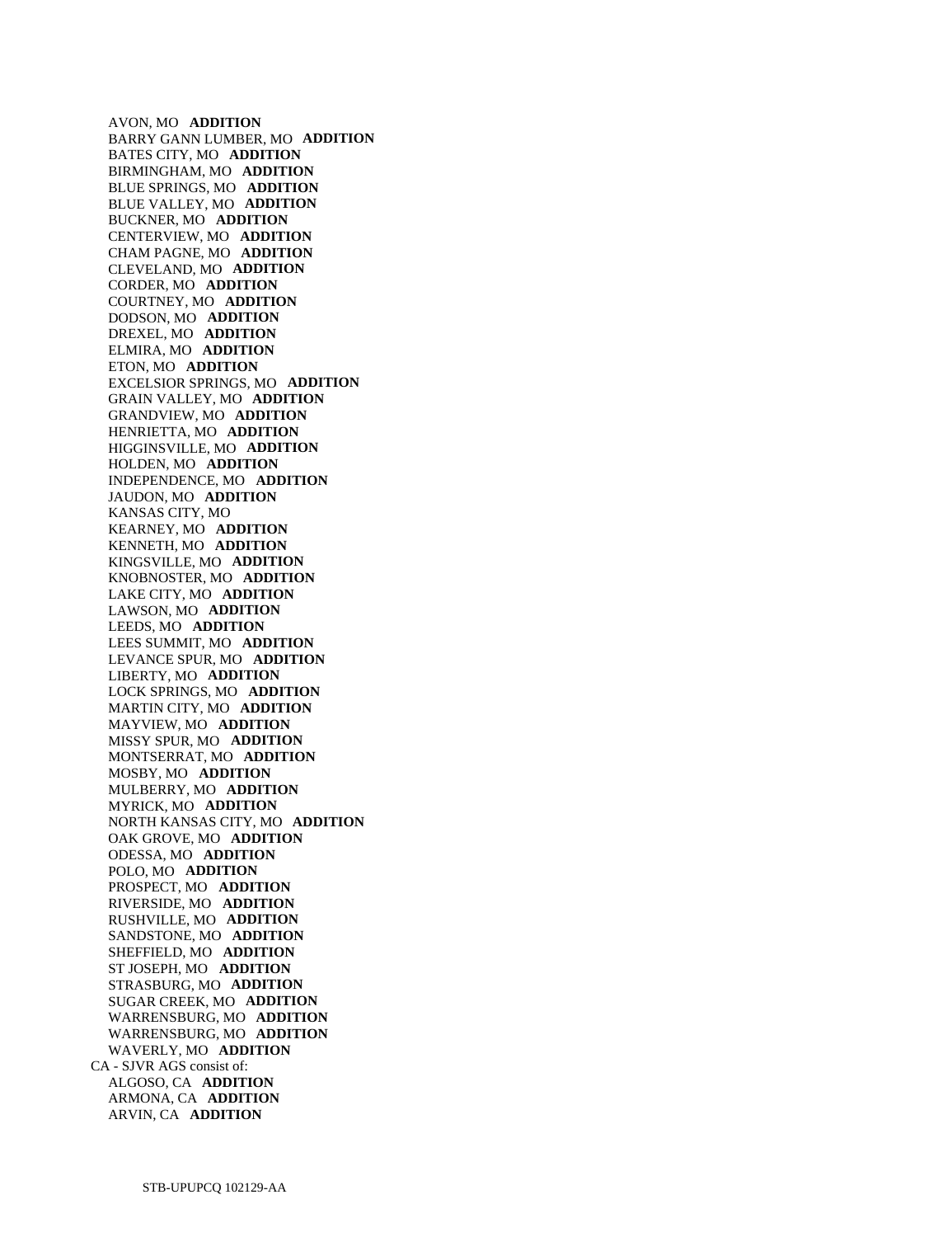BAKERSFIELD, CA **ADDITION**  BAKERSFIELD CORRALS, CA **ADDITION**  BARTONETTE, CA **ADDITION**  BENITO, CA **ADDITION**  BOWERBANK, CA **ADDITION**  BURR, CA **ADDITION**  BURRELL, CA **ADDITION**  BUTTONWILLOW, CA **ADDITION**  CALICO, CA **ADDITION**  CAMEO, CA **ADDITION**  CIMARRON, CA **ADDITION**  CINCOTTA, CA **ADDITION**  CLOTHO, CA **ADDITION**  CONNER, CA **ADDITION**  CRAYOLD, CA **ADDITION**  CROMIR, CA **ADDITION**  DELKERN, CA **ADDITION**  DI GIORGIO, CA **ADDITION**  DINUBA, CA **ADDITION**  ELMCO, CA **ADDITION**  EXETER, CA **ADDITION**  FARMERSVILLE, CA **ADDITION**  FIREBAUGH, CA **ADDITION**  FLOYD, CA **ADDITION**  GARINTEE, CA **ADDITION**  GOLDLEAF, CA **ADDITION**  GOSFORD, CA **ADDITION**  GULF, CA **ADDITION**  HAMMER FIELD, CA **ADDITION**  HANFORD, CA **ADDITION**  HARPERTOWN, CA **ADDITION**  HELM, CA **ADDITION**  HOLLIS, CA **ADDITION**  HURON, CA **ADDITION**  INGLE, CA **ADDITION**  IVANHOE, CA **ADDITION**  IVORY, CA **ADDITION**  JAMESAN, CA **ADDITION**  KAYANDEE, CA **ADDITION**  KERMAN, CA **ADDITION**  KILOWATT, CA **ADDITION**  LACJAC, CA **ADDITION**  LAMONT, CA **ADDITION**  LANDCO, CA **ADDITION**  LAS PALMAS, CA **ADDITION**  LEMOORE, CA **ADDITION**  LEVEE, CA **ADDITION**  LINDSAY, CA **ADDITION**  LISKO, CA **ADDITION**  LOCANS, CA **ADDITION**  LOIS, CA **ADDITION**  LOMA, CA **ADDITION**  LONSMITH, CA **ADDITION**  LYLA, CA **ADDITION**  MAGUNDEN, CA **ADDITION**  MALTHA, CA **ADDITION**  MENDOTA, CA **ADDITION**  MILLUX, CA **ADDITION**  MONSON, CA **ADDITION**  OIL JCT, CA **ADDITION**  OXALIS, CA **ADDITION**  PATCH, CA **ADDITION**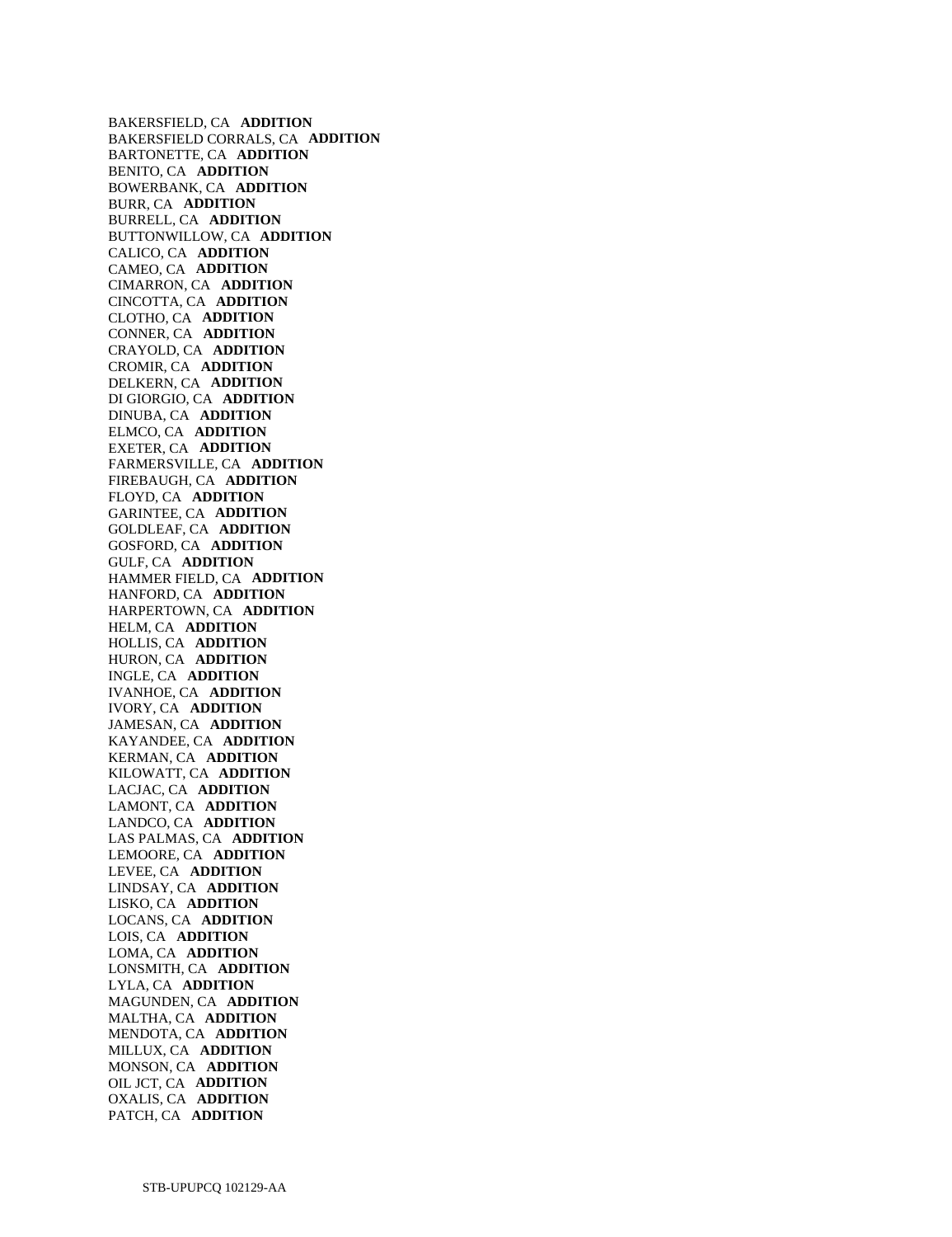PONCA, CA **ADDITION**  PORTERVILLE, CA **ADDITION**  PRATTON, CA **ADDITION**  RECTOR, CA **ADDITION**  REEDLEY, CA **ADDITION**  RIBIER, CA **ADDITION**  RIO BRAVO, CA **ADDITION**  ROGAS, CA **ADDITION**  ROLINDA, CA **ADDITION**  ROSSI, CA **ADDITION**  SAN JOAQUIN, CA **ADDITION**  SANGER, CA **ADDITION**  SEGURO, CA **ADDITION**  STEVENS, CA **ADDITION**  STOUT, CA **ADDITION**  STRADER, CA **ADDITION**  STRAND, CA **ADDITION**  STRATHMORE, CA **ADDITION**  TERRA BELLA, CA **ADDITION**  TRANQUILITY, CA **ADDITION**  UVA, CA **ADDITION**  VANCE, CA **ADDITION**  VANGUARD, CA **ADDITION**  VENOLA, CA **ADDITION**  VISALIA, CA **ADDITION**  WEST LAMONT, CA **ADDITION**  WESTHAVEN, CA **ADDITION**  WIBLE ORCHARD, CA **ADDITION**  ZANTE, CA **ADDITION**  CA - MET AGS consist of: EAST MODESTO, CA **ADDITION**  MODESTO, CA **ADDITION**  MODESTO COLONY, CA **ADDITION**  MODESTO EMPIRE JCT, CA **ADDITION**  MODESTO TERM, CA **ADDITION**  PRIMA VISTA, CA **ADDITION**  IL - ST LOUIS AGS consist of: ALTON, IL **ADDITION**  BALDWIN, IL **ADDITION**  BEAUCOUP, IL **ADDITION**  BRIDGE JUNCTION, IL **ADDITION**  BRIGHTON, IL **ADDITION**  BROOKLYN, IL **ADDITION**  BURNING STAR 2, IL **ADDITION**  BURNING STAR 3, IL **ADDITION**  CAHOKIA, IL **ADDITION**  CAPTAIN MINE, IL **ADDITION**  CARLINVILLE, IL **ADDITION**  CENTREVILLE, IL **ADDITION**  CHESTER, IL **ADDITION**  COULTERVILLE, IL **ADDITION**  CUTLER, IL **ADDITION**  DUPO, IL **ADDITION**  EAST ALTON, IL **ADDITION**  EAST ALTON, IL **ADDITION**  EAST GREENVILLE, IL **ADDITION**  EAST ST LOUIS, IL **ADDITION**  FEDERAL, IL **ADDITION**  FLINTON, IL **ADDITION**  FORD, IL **ADDITION**  FOUNTAIN, IL **ADDITION**  FULTS, IL **ADDITION**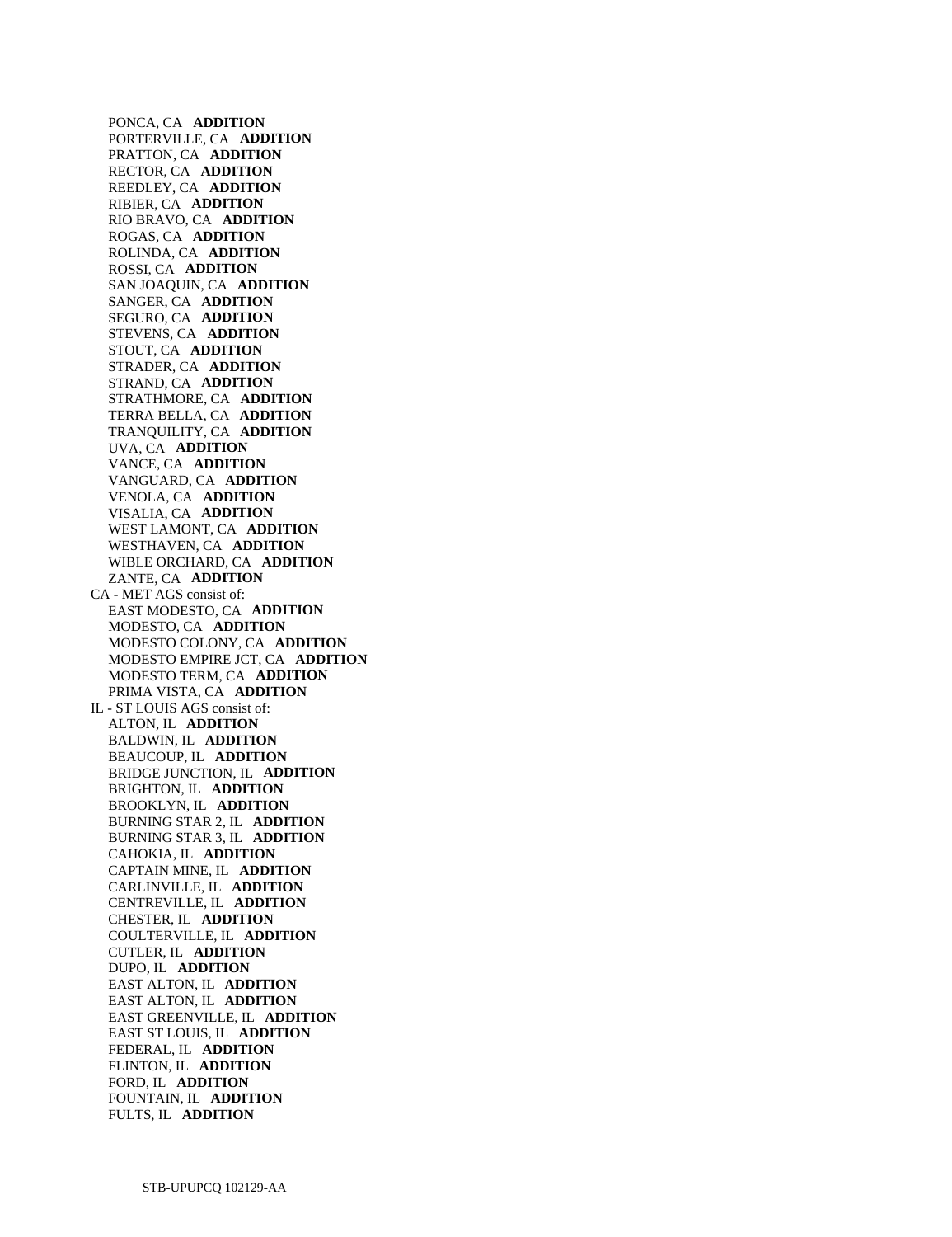GATEWAY MINE, IL **ADDITION**  GATEWAY YARD, IL **ADDITION**  GIRARD, IL **ADDITION**  GODFREY, IL **ADDITION**  GRANITE CITY, IL **ADDITION**  HARTFORD, IL **ADDITION**  HILLSBORO, IL **ADDITION**  IRVING, IL **ADDITION**  KELLOGG, IL **ADDITION**  LENOX, IL **ADDITION**  LENZBURG, IL **ADDITION**  LIVINGSTON, IL **ADDITION**  MADISON, IL **ADDITION**  MAPLEWOOD, IL **ADDITION**  MENARD, IL **ADDITION**  MITCHELL, IL **ADDITION**  MITCHELL YARD, IL **ADDITION**  MONTEREY MINE 1, IL **ADDITION**  NAMEOKI, IL **ADDITION**  NATIONAL STOCK YARD, IL **ADDITION**  NEW WILSON, IL **ADDITION**  NILWOOD, IL **ADDITION**  NOKOMIS, IL **ADDITION**  OHLMAN, IL **ADDITION**  PERCY, IL **ADDITION**  PINCKNEYVILLE, IL **ADDITION**  PLAINVIEW, IL **ADDITION**  PRAIRIE DU ROCHER, IL **ADDITION**  REILY LAKE, IL **ADDITION**  ROSAMOND, IL **ADDITION**  ROXANA, IL **ADDITION**  SAUGET, IL **ADDITION**  SHIPMAN, IL **ADDITION**  SPARTA, IL **ADDITION**  SPARTAN MINE, IL **ADDITION**  STEELEVILLE, IL **ADDITION**  TAMAROA, IL **ADDITION**  TAYLOR SPRINGS, IL **ADDITION**  TOLSON, IL **ADDITION**  VALLEY JCT, IL **ADDITION**  VALMEYER, IL **ADDITION**  VENICE, IL **ADDITION**  VENICE JCT, IL **ADDITION**  VINER, IL **ADDITION**  VIRDEN, IL **ADDITION**  WANN, IL **ADDITION**  WARNOCK, IL **ADDITION**  WASHINGTON PARK, IL **ADDITION**  WELGE, IL **ADDITION**  WEST SMITHBORO, IL **ADDITION**  WITT, IL **ADDITION**  WOMAC, IL **ADDITION**  WOOD RIVER, IL **ADDITION**  AIR PARK, MO **ADDITION**  BADEN, MO **ADDITION**  BARRETTS, MO **ADDITION**  BEAUFORT, MO **ADDITION**  BON HOMME, MO **ADDITION**  BONHOMME, MO **ADDITION**  BRENTWOOD, MO **ADDITION**  BUSSEN SPUR, MO **ADDITION**  CENTAUR, MO **ADDITION**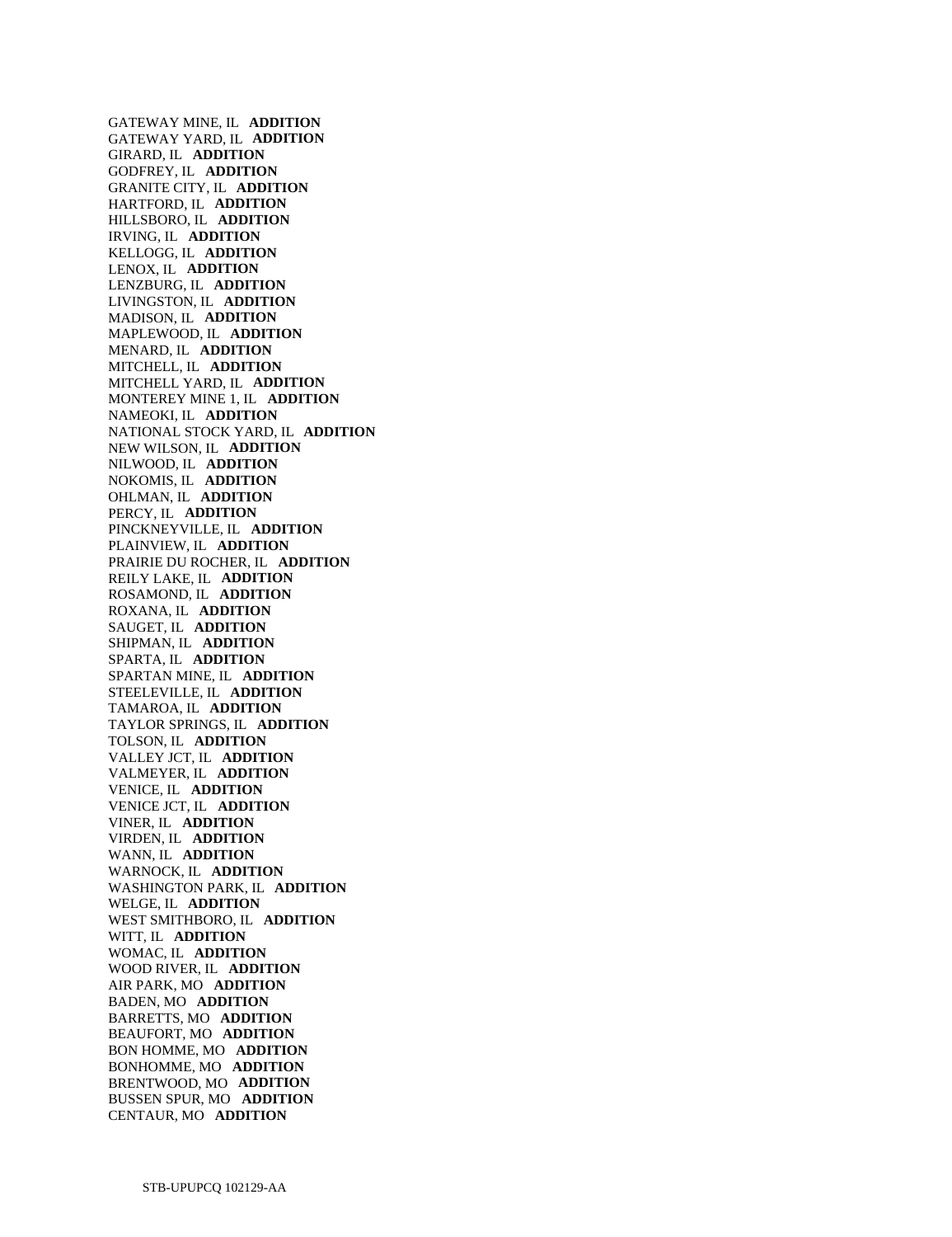CHESTERFIELD, MO **ADDITION**  CRYSTAL CITY, MO **ADDITION**  DESOTO, MO **ADDITION**  EUREKA, MO **ADDITION**  FESTUS, MO **ADDITION**  GLENDALE, MO **ADDITION**  GRAY SUMMIT, MO **ADDITION**  HERCULANEUM, MO **ADDITION**  HILL CREST, MO **ADDITION**  HILLSDALE, MO **ADDITION**  HINE, MO **ADDITION**  HORINE, MO **ADDITION**  IVORY, MO **ADDITION**  JEDBURG, MO **ADDITION**  JEFFERSON BARRACKS, MO **ADDITION**  JEFFRIESBURG, MO **ADDITION**  KIRKWOOD, MO **ADDITION**  LABADIE, MO **ADDITION**  LACKLAND, MO **ADDITION**  LADUE, MO **ADDITION**  LAKE JCT, MO **ADDITION**  LARKIN, MO **ADDITION**  MAPLEWOOD, MO **ADDITION**  MARYLAND HEIGHTS, MO **ADDITION**  OLIVETTE, MO **ADDITION**  OVERLAND, MO **ADDITION**  PACIFIC, MO **ADDITION**  PAGEDALE, MO **ADDITION**  PAGEDALE, MO **ADDITION**  PEVELY, MO **ADDITION**  SOUTH POINT, MO **ADDITION**  ST ALBANS, MO **ADDITION**  ST LOU MP, MO **ADDITION**  ST LOUIS, MO **ADDITION**  ST LOUIS (MP), MO **ADDITION**  UNION, MO **ADDITION**  UNIVERSITY CITY, MO **ADDITION**  VALLEY PARK, MO **ADDITION**  VIGUS, MO **ADDITION**  VILLA RIDGE, MO **ADDITION**  VILLAGE OF CHARLACK, MO **ADDITION**  VINITA PARK, MO **ADDITION**  WASHINGTON, MO **ADDITION**  WEBSTER GROVES, MO **ADDITION**  WELLSTON, MO **ADDITION**  WEST LABADIE, MO **ADDITION**  SAN JUAN/ENCARNACION/CHICALOTE consist of: CHICALOTE, AG **ADDITION**  ENCARNACION, JA **ADDITION**  SAN JUAN DE LOS LAG, JA **ADDITION**  VINEDO/TORREON GOMEZ consist of: TORREON, CU **ADDITION**  GOMEZ PALACIO, DG **ADDITION**  VINEDO, DG **ADDITION**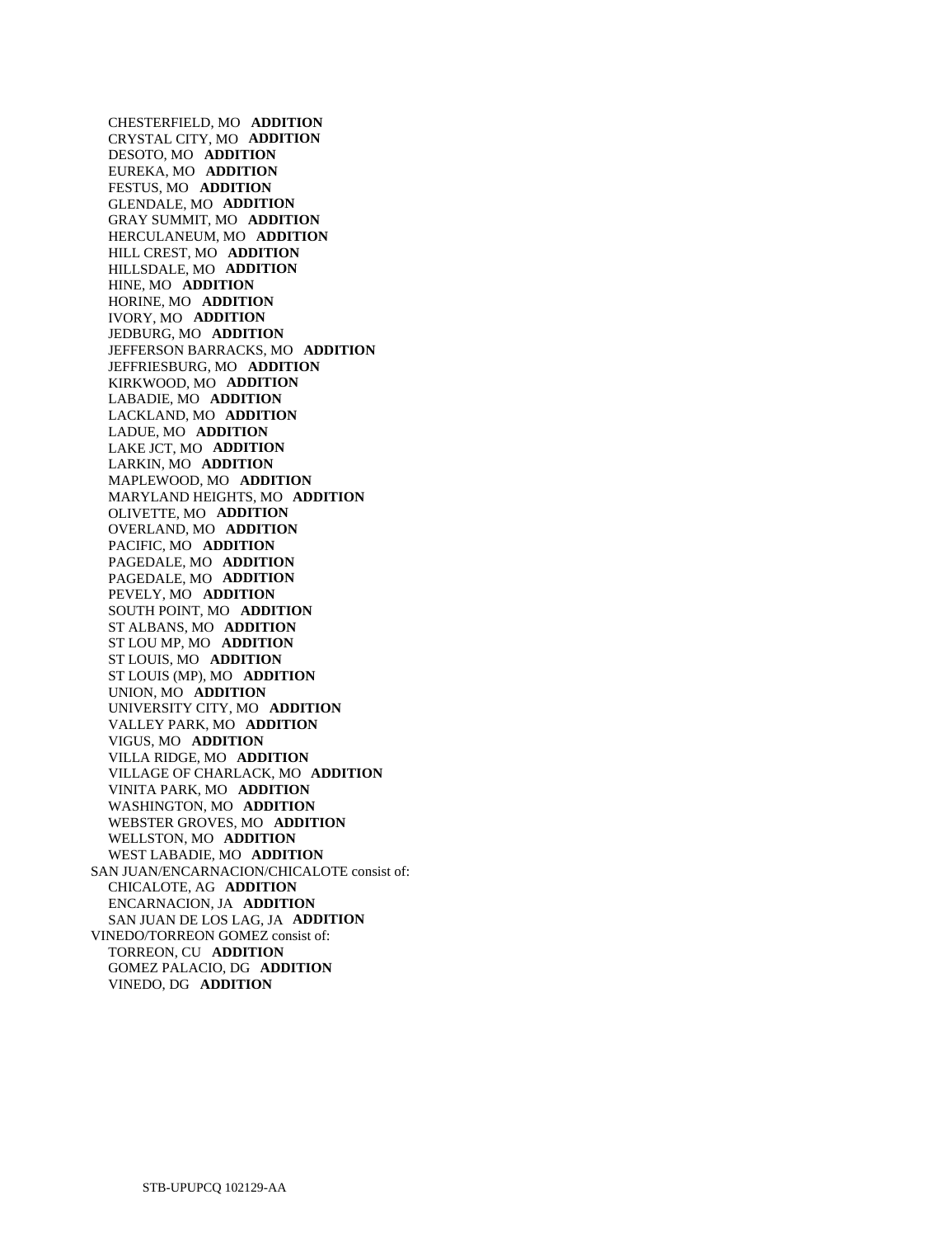

STB-UPUPCQ 102534-R

# **UNION PACIFIC RAILROAD COMPANY**

# **AMENDED CONTRACT SUMMARY**

**Issued:**  February 8, 2022

**Effective:** September 1, 2021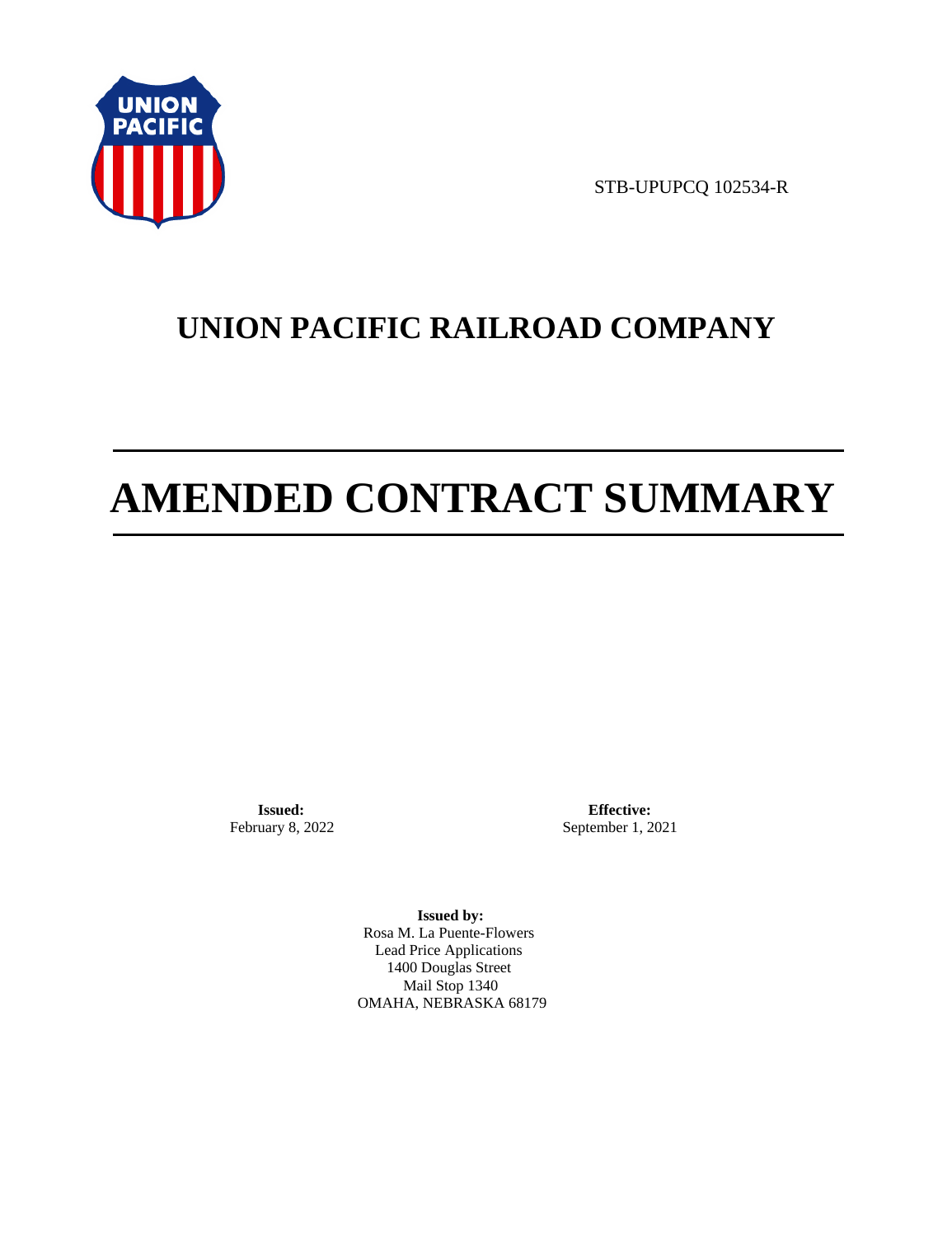UNION PACIFIC RAILROAD COMPANY 1400 Douglas St. Omaha, NE 68179

#### **COMMODITY:**

Sorghum Grains **ADDITION** 

#### **SHIPPER:**

CARGILL INC

#### **ORIGIN(S):**

 EAGLE PASS, TX **ADDITION**  PARAGOULD, AR **ADDITION**  HEARNE, TX **ADDITION**  HOOKS, TX **ADDITION**  LAREDO, TX **ADDITION**  WICHITA FALLS, TX **ADDITION**  HUTCHINSON, KS **ADDITION**  BROWNSVILLE, TX **ADDITION**  CRESSON, TX **ADDITION**  HOCKLEY, TX **ADDITION**  LOLITA, TX **ADDITION**  FT WORTH, TX **ADDITION**  HARLINGEN, TX **ADDITION** 

#### **DESTINATION(S):**

 KANSAS CITY, MO **ADDITION**  EDDYVILLE, IA **ADDITION**  CHICAGO, IL **ADDITION**  CEDAR RAPIDS, IA **ADDITION**  BATON ROUGE, LA **ADDITION**  CAMANCHE, IA **ADDITION**  AVONDALE, LA **ADDITION**  HOOKS, TX **ADDITION**  HOUSTON, TX **ADDITION**  BLAIR, NE **ADDITION**  BRIDGEPORT, IA **ADDITION**  FT DODGE, IA **ADDITION**  MEMPHIS, TN **ADDITION**  WORTHINGTON, MN **ADDITION**  SIOUX CITY, IA **ADDITION**  IOWA FALLS, IA **ADDITION**  SCHUYLER, NE **ADDITION**  FT WORTH, TX **ADDITION** 

#### **PORT(S):**

Not Applicable

#### **DURATION:**

 Effective Date: August 1, 2019 Amendment Effective Date: September 1, 2021 **ADDITION**  Expiration Date: July 31, 2022 **EXTENSION**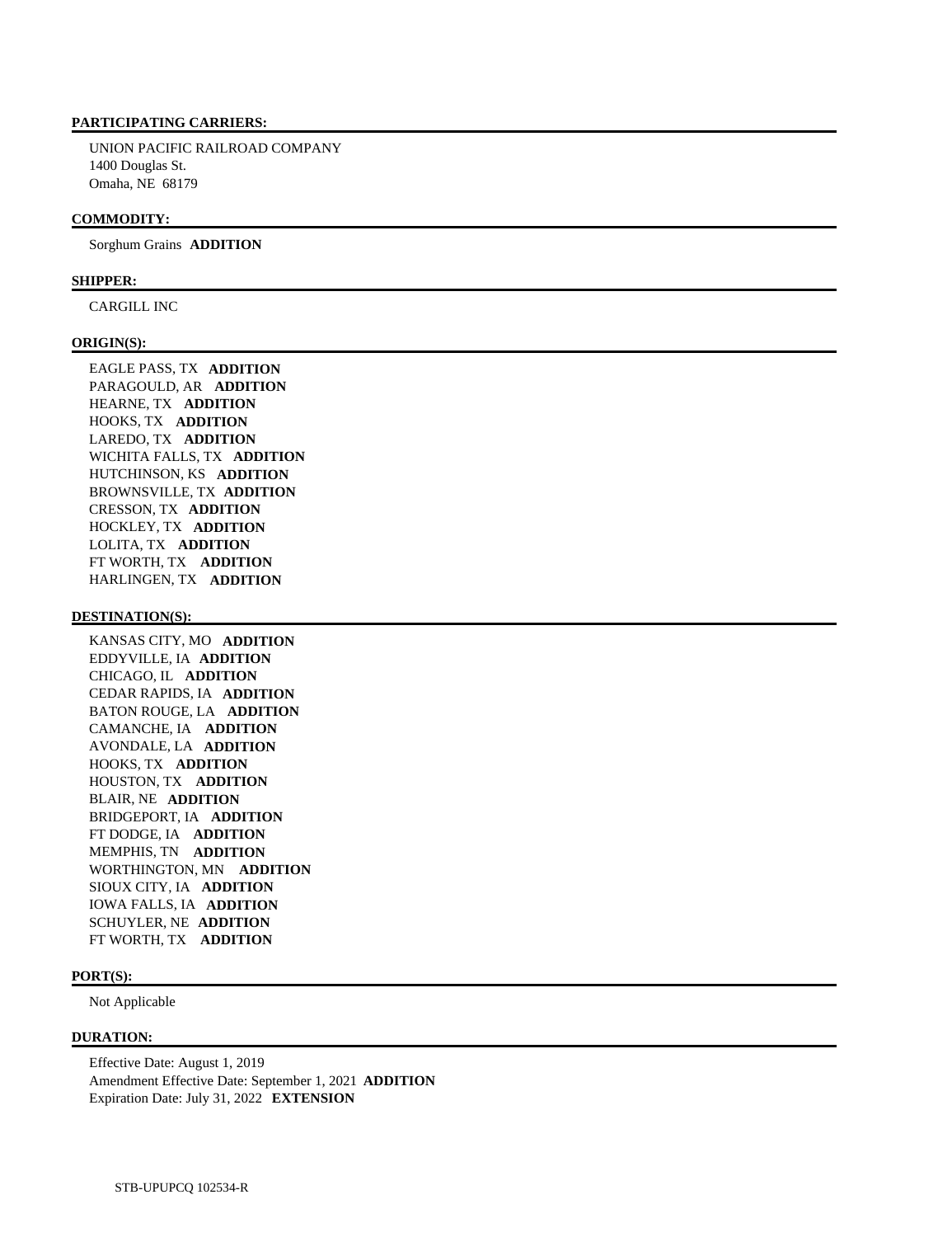# **RAIL CAR DATA:**

No cars dedicated to service under this Contract. Cars are provided on a common carrier basis only.

# **RATES & CHARGES:**

Subject to increases.

# **VOLUME:**

Single Car Shipments **ADDITION** 

# **SPECIAL FEATURES:**

 Special Switching Provision Not Applicable. This change pertained only to confidential data. (Switching)

# **SPECIAL NOTICE:**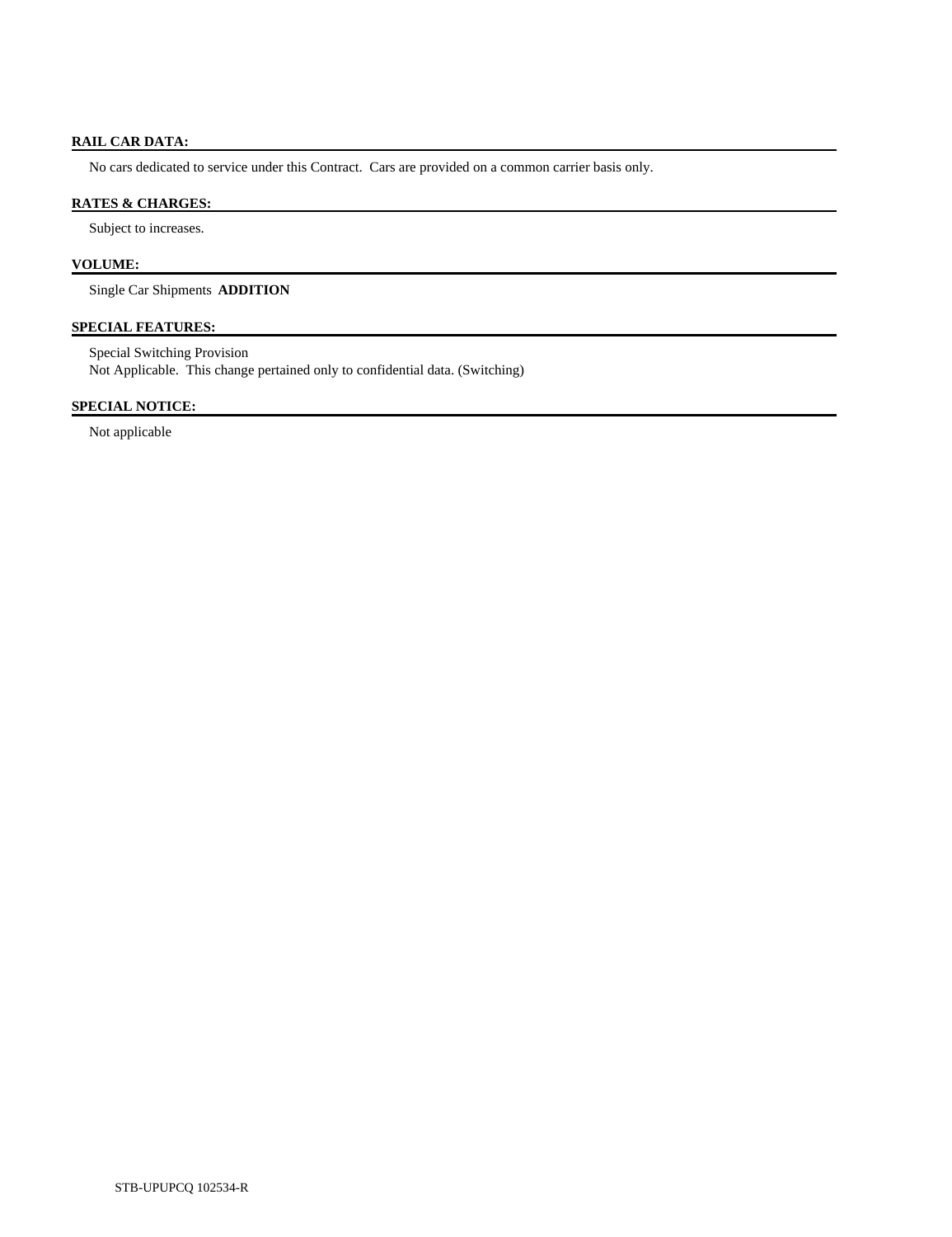

STB-UPUPCQ 103305-H

# **UNION PACIFIC RAILROAD COMPANY**

# **AMENDED CONTRACT SUMMARY**

**Issued:**  February 3, 2022

**Effective:** October 1, 2021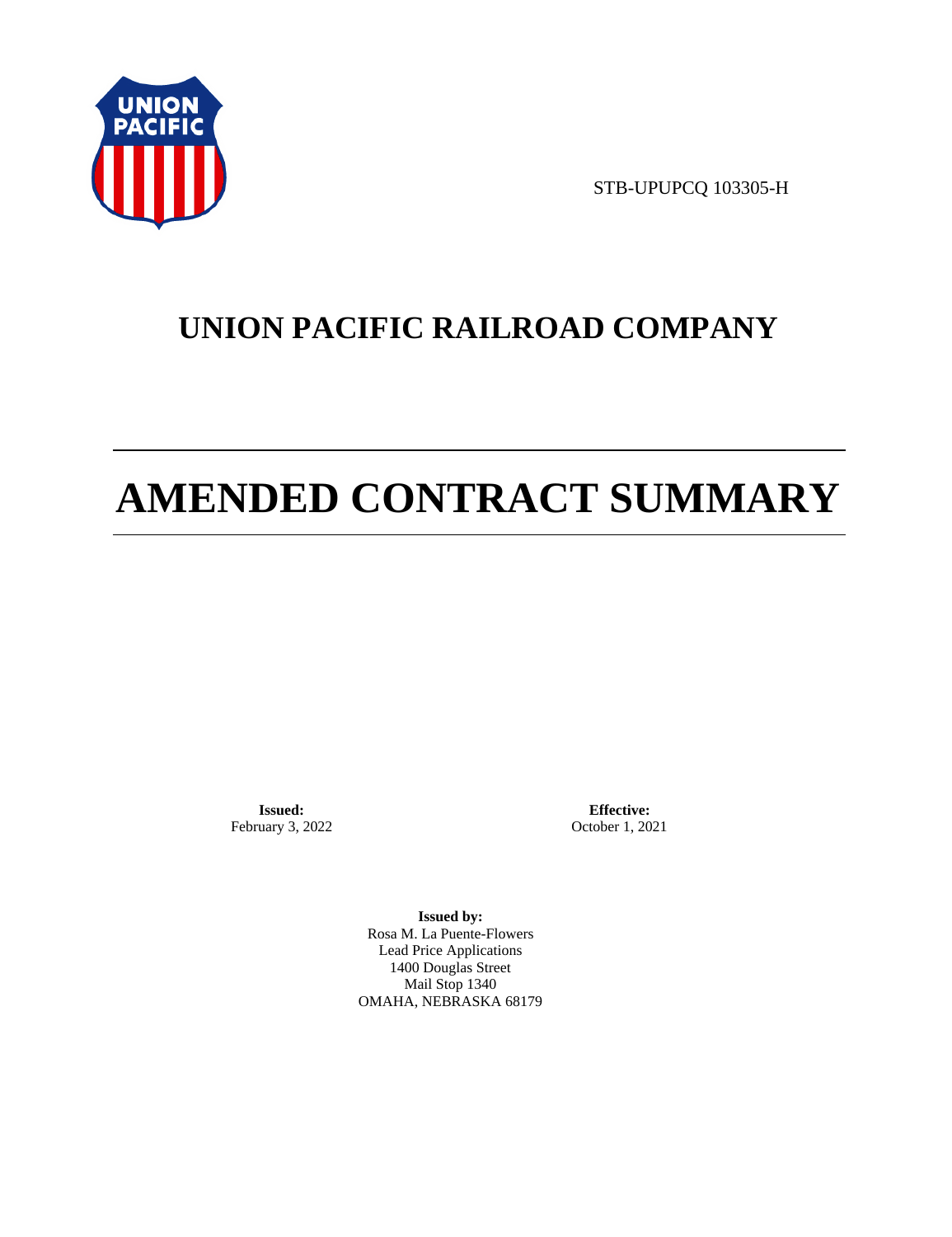UNION PACIFIC RAILROAD COMPANY 1400 Douglas St. Omaha, NE 68179

#### **COMMODITY:**

Corn Exc.Popcorn See 01152

#### **SHIPPER:**

AURORA COOPERATIVE HDQRS

#### **ORIGIN(S):**

LINCOLN, NE

### **DESTINATION(S):**

 SECO, AZ FT WORTH, TX PRESTON, ID DARWIN, NV **ADDITION**  MCMINNVILLE, OR ARTOIS, CA RUPERT, ID OGDEN, UT CASA GRANDE, AZ RENO, NV ARROWHEAD, NV FALLON, NV TRENTON, UT STOCKTON, CA ERDA, UT

#### **PORT(S):**

Not Applicable

#### **DURATION:**

 Effective Date: October 1, 2021 Amendment Effective Date: October 1, 2021 **ADDITION**  Expiration Date: September 30, 2022 **EXTENSION** 

#### **RAIL CAR DATA:**

Carrier Equipment not involved.

### **RATES & CHARGES:**

Not applicable

# **VOLUME:**

Single Car Shipments

# **SPECIAL FEATURES:**

Special Switching Provision

## **SPECIAL NOTICE:**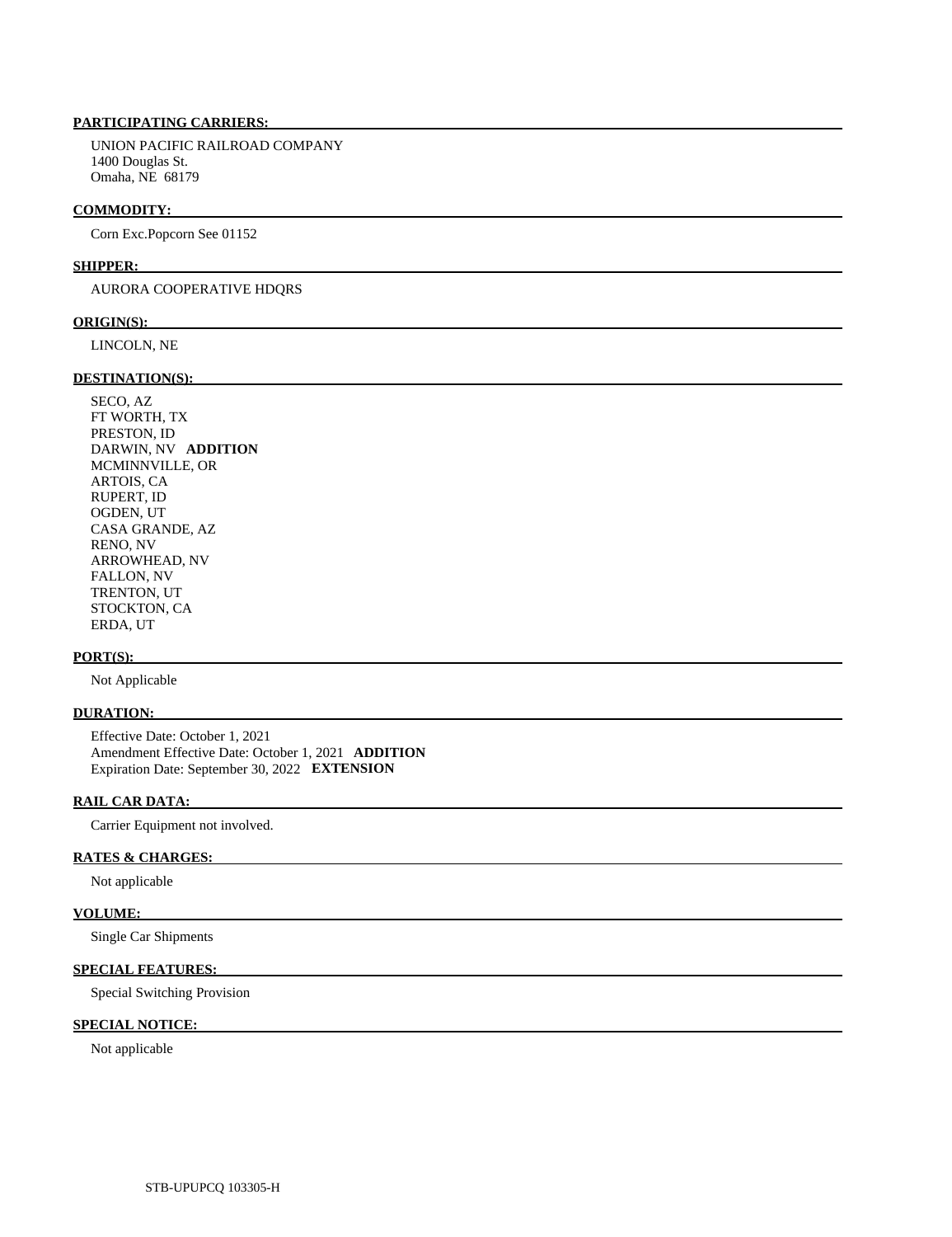

STB-UPUPCQ 103452

# **UNION PACIFIC RAILROAD COMPANY**

# **CONTRACT SUMMARY**

**Issued:**  February 8, 2022

**Effective:** October 1, 2021